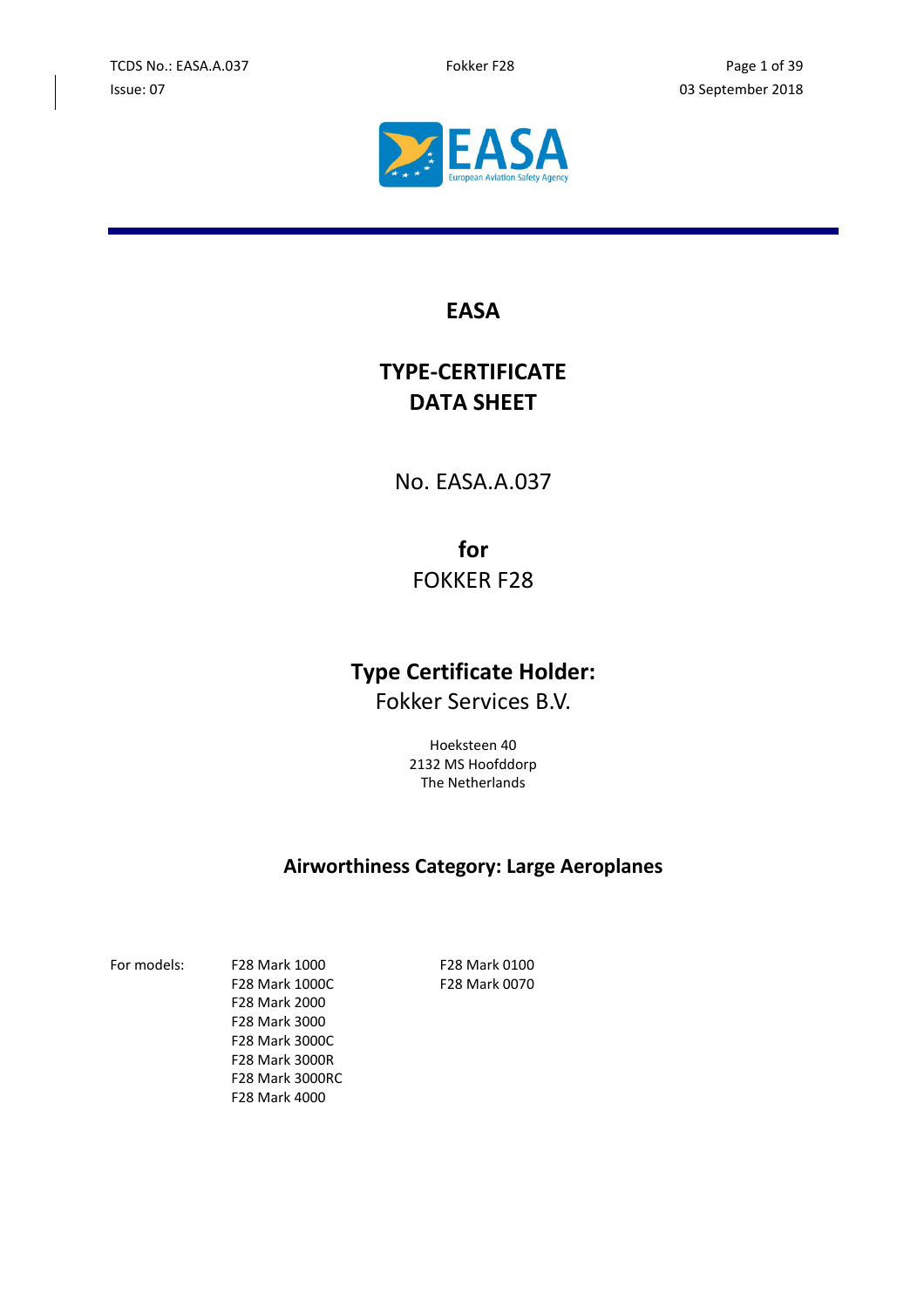Intentionally left blank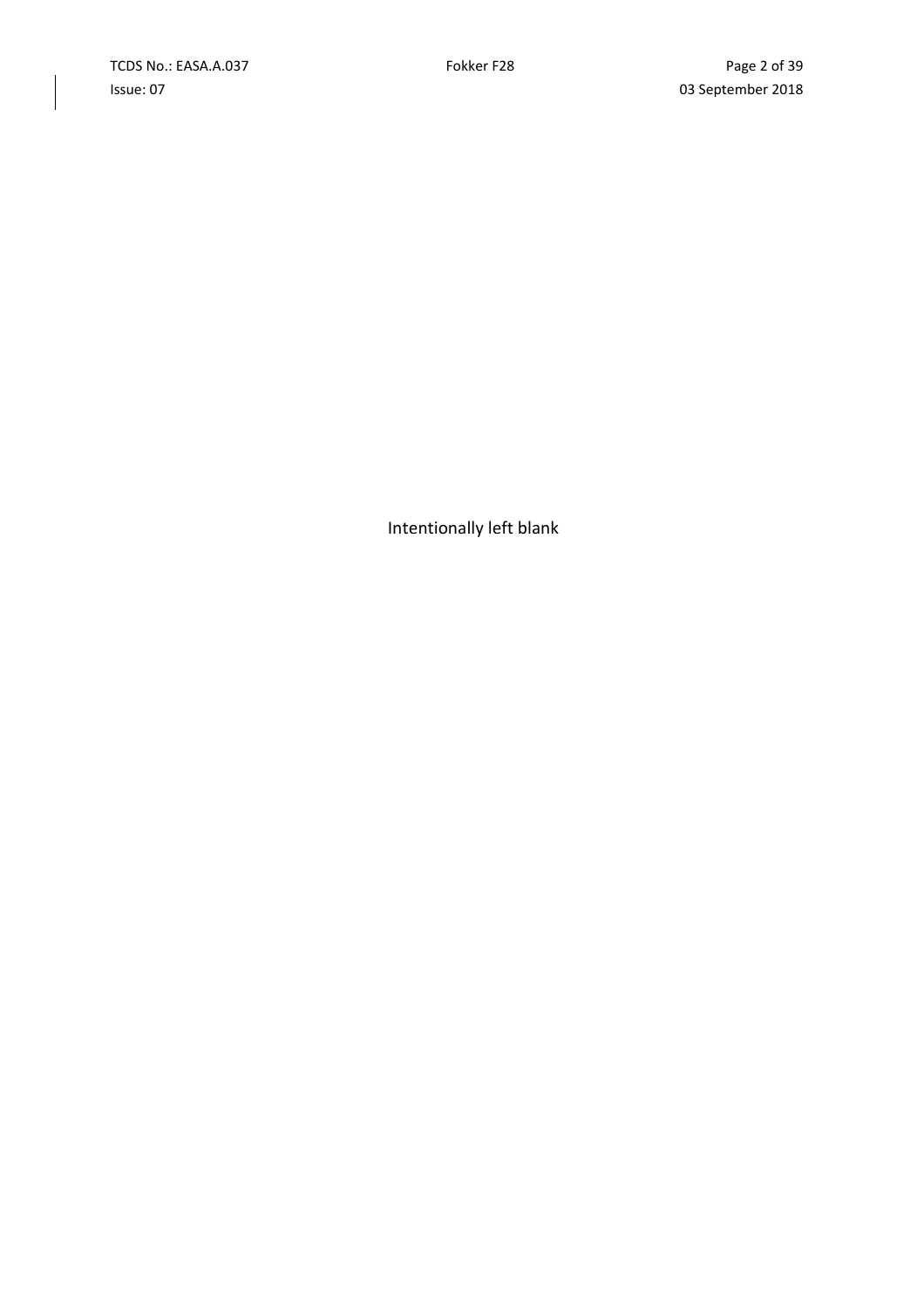# **TABLE OF CONTENTS**

| $\mathbf{L}$ |                                                                                  |  |
|--------------|----------------------------------------------------------------------------------|--|
| Ш.           |                                                                                  |  |
| III.         |                                                                                  |  |
| IV.          |                                                                                  |  |
| V.           |                                                                                  |  |
| VI.          | Data Pertinent to Mark 1000, 1000C, 2000, 3000, 3000C, 3000R, 3000RC and 4000 16 |  |
|              |                                                                                  |  |
|              |                                                                                  |  |
|              |                                                                                  |  |
|              |                                                                                  |  |
|              |                                                                                  |  |
|              |                                                                                  |  |
|              |                                                                                  |  |
|              |                                                                                  |  |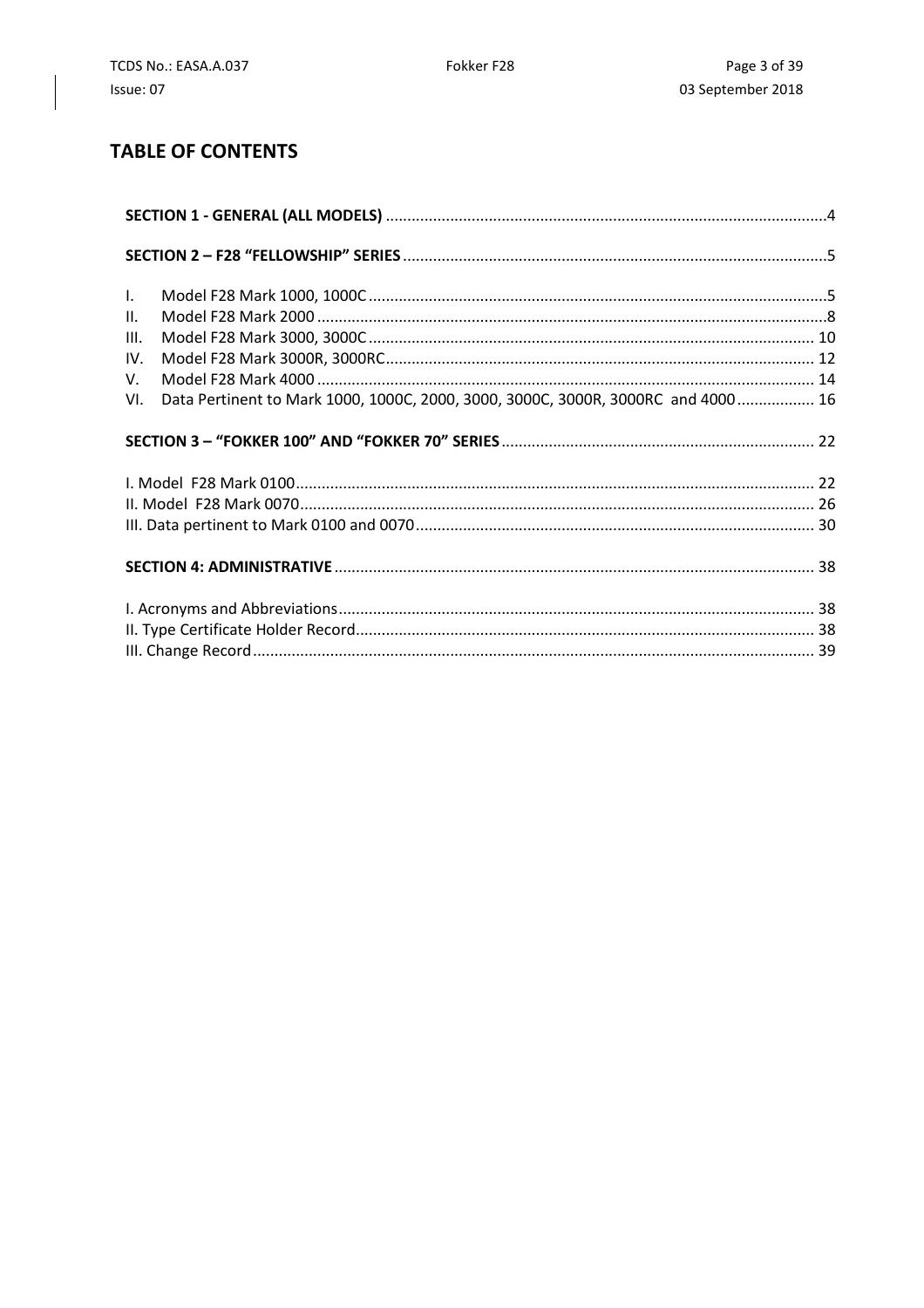TCDS No.: EASA.A.037 Fokker F28 Page 4 of 39 Issue: 07 03 September 2018

#### **SECTION 1 - GENERAL (ALL MODELS)**

| $\mathbf{1}$ . | Data Sheet No:             | A.037                                                                        |
|----------------|----------------------------|------------------------------------------------------------------------------|
|                | 2. Airworthiness Category: | Large Aeroplanes                                                             |
| 3.             | Performance Category:      | A                                                                            |
| 4.             | Certifying Authority:      | EASA                                                                         |
| 5.             | Type Certificate Holder:   | Fokker Services B.V.<br>Hoeksteen 40<br>2132 MS Hoofddorp<br>THE NETHERLANDS |
| 6.             | Manufacturer:              | <b>Fokker Aircraft</b>                                                       |
| 7.             | ETOPS:                     | Not applicable.                                                              |

#### NOTES

• The content of this TCDS is based on the following documents previously issued and approved by the CAA-NL:

| <b>ITCDS No.:</b><br>Issue date:<br>lssue: |   |                   | Models:                           |  |
|--------------------------------------------|---|-------------------|-----------------------------------|--|
| A23F                                       | Q | June 5, 1996      | <b>F28 Mark 1000 through 4000</b> |  |
| T-100-87                                   |   | November 21, 1996 | F28 Mark 0100/0070                |  |

- Documents referred to as "approved" in this TCDS were approved by the competent Airworthiness Authority at the time of the approval, to the exclusion of approvals issued by Fokker Services B.V. under the authority of its Design Organization "on behalf of" the competent Airworthiness Authority. This competent Airworthiness Authority might be RLD, CAA-NL, or EASA.
- CAA-NL / RLD TC No's A23F and T-100-87 remain valid references for models certified before September 28, 2003.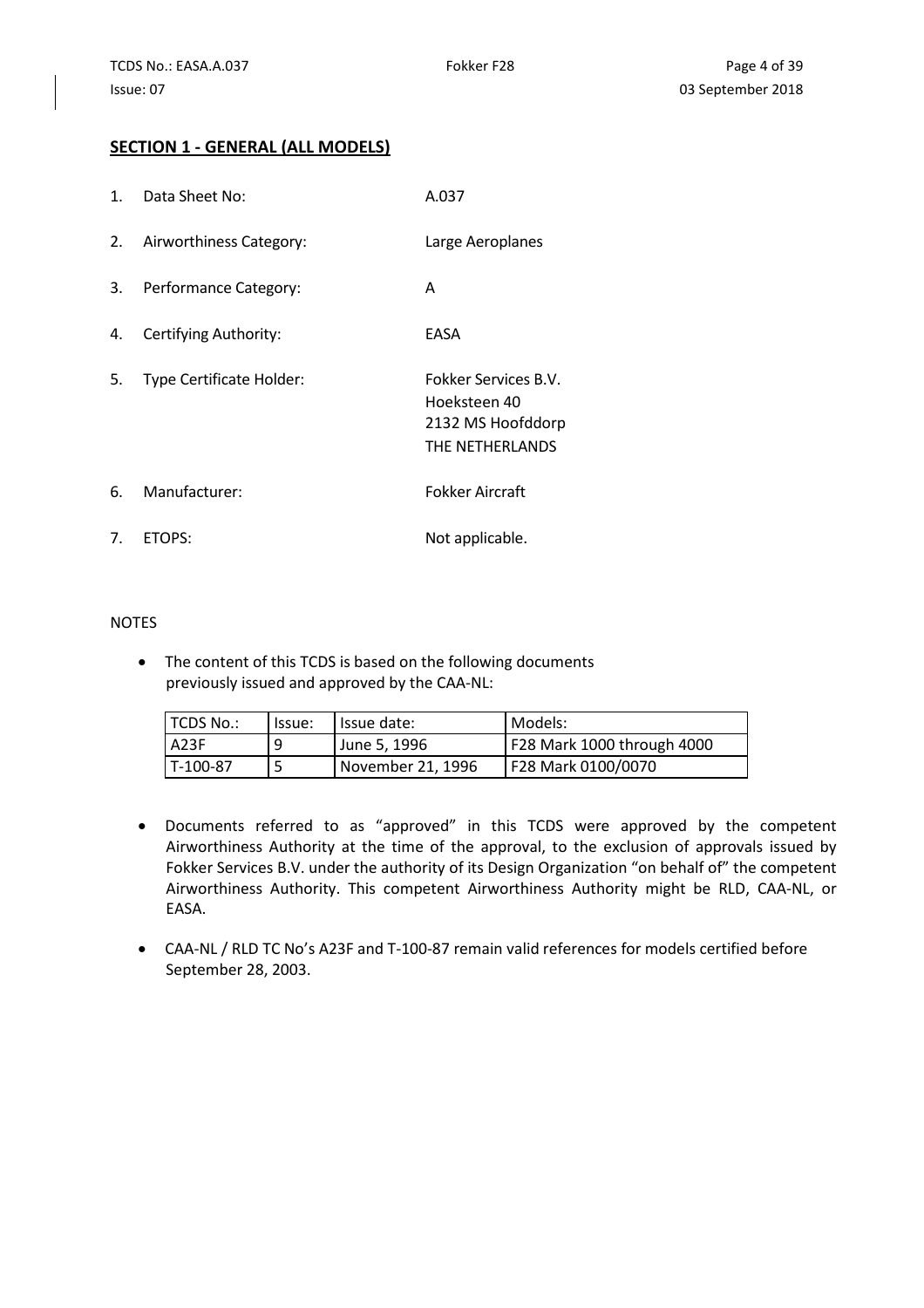## **SECTION 2 – F28 "FELLOWSHIP" SERIES**

#### **I. Model F28 Mark 1000, 1000C**

F28 Mark 1000 (Transport Aircraft), approved February 24, 1969. F28 Mark 1000C (Transport Aircraft), approved January 29, 1975.

The letter "C" added to the Mark-number indicates aircraft equipped with a Main Deck Large Cargo Door.

#### **1. Engines**

2 Rolls-Royce Two-shaft Bypass Jet Engines RB 183 Mk. 555-15.

When modified in accordance with approved Fokker F28 Service Bulletin No. 71-9: RB 183 Mk 555-15N (see Section VI - NOTE 6 regarding intermixing of engines).

When modified in accordance with approved Fokker F28 Service Bulletin No. 71-12: RB 183 Mk 555-15P (see Section VI - NOTE 6 regarding intermixing of engines).

#### **2. Engine Limitations**

|                             |           | RB 183 Mk 555 |
|-----------------------------|-----------|---------------|
|                             | 15/15N    | 15P/15H       |
| Static thrust at sea level: |           |               |
| - take-off (5 min)*         | 9,850 lbs | 9,900 lbs     |
| - max. continuous           | 9.470 lbs | 9,520 lbs     |

\* In the event of an engine failure 10 minutes for the remaining engine.

For other engine limitations refer to the approved Flight Handbook for the applicable aircraft serial number.

#### **3. APU Type**

Garrett AiResearch GTCP 36-4 (a).

#### **4. APU Limitations**

Refer to the approved Flight Handbook for the applicable aircraft serial number.

#### **5. C.G. Range**

Refer to the approved Flight Handbook for the applicable aircraft serial number.

#### **6. Maximum Weights**

| Take-off  | 56,700 lb (25,720 kg) |
|-----------|-----------------------|
| Landing   | 54,000 lb (24,500 kg) |
| Zero-fuel | 46,650 lb (21,160 kg) |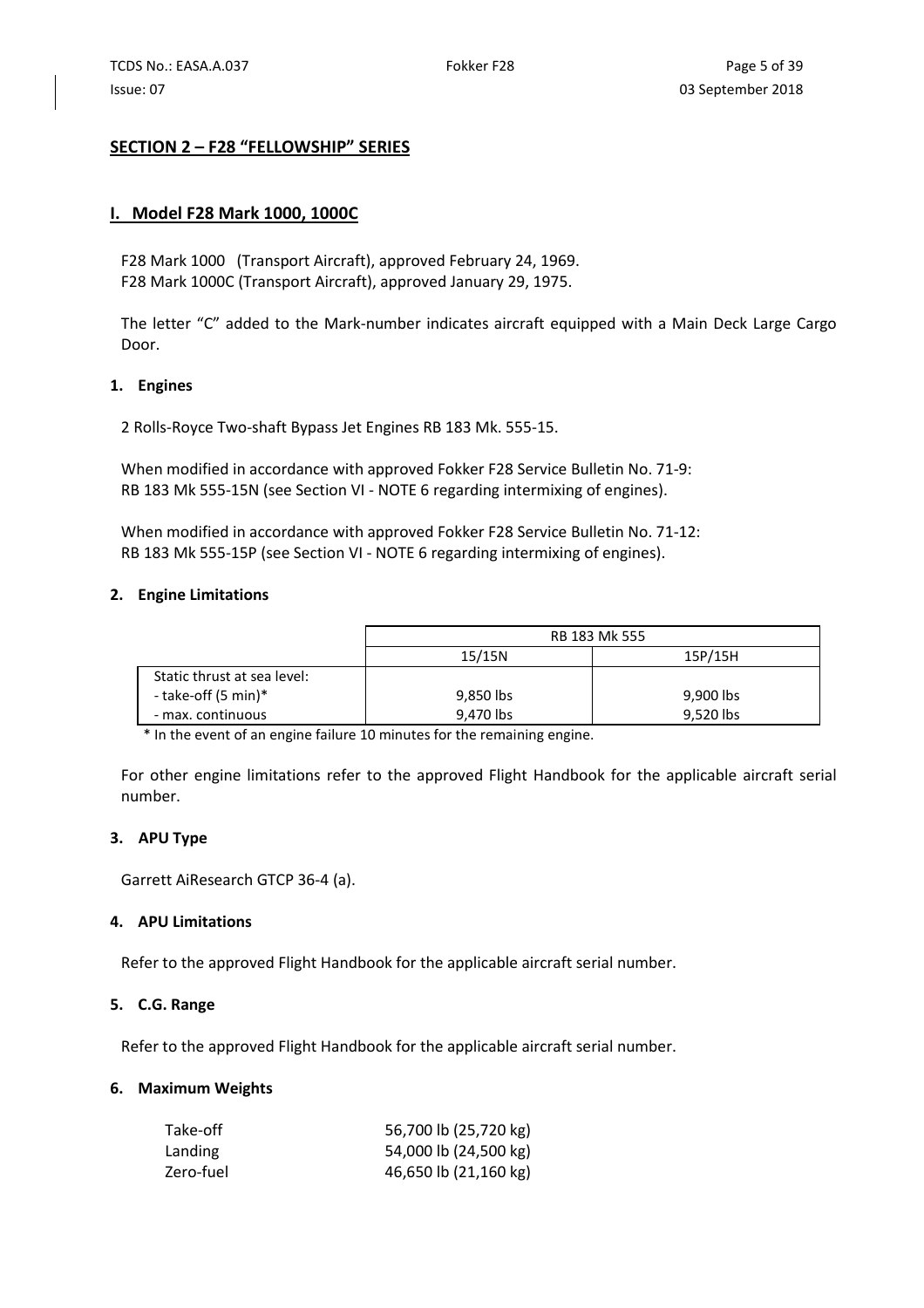When modified in accordance with approved Fokker F28 Service Bulletin No. 57-1:

| Take-off  | 62,000 lb (28,120 kg) |
|-----------|-----------------------|
| Landing   | 54,000 lb (24,500 kg) |
| Zero-fuel | 47,900 lb (21,730 kg) |

When modified in accordance with approved Fokker F28 Service Bulletin No. 55-4:

| Take-off  | 63,000 lb (28,580 kg) |
|-----------|-----------------------|
| Landing   | 54,000 lb (24,500 kg) |
| Zero-fuel | 47,900 lb (21,730 kg) |

When modified in accordance with approved Fokker F28 Service Bulletin No. 57-9:

| Take-off  | 63,000 lb (28,580 kg) |
|-----------|-----------------------|
| Landing   | 54,000 lb (24,500 kg) |
| Zero-fuel | 49,900 lb (22,640 kg) |

When modified in accordance with approved Fokker F28 Service Bulletin No. 51-5:

| Take-off  | 65,000 lb (29,490 kg) |
|-----------|-----------------------|
| Landing   | 59,000 lb (26,770 kg) |
| Zero-fuel | 54,500 lb (24,720 kg) |

When modified in accordance with approved Fokker F28 Service Bulletin No. 51-23:

| Take-off  | 66,500 lb (30,164 kg) |
|-----------|-----------------------|
| Landing   | 59,000 lb (26,770 kg) |
| Zero-fuel | 54,500 lb (24,720 kg) |

#### **7. Maximum Passengers**

70 (see Chapter VI - NOTE 3A).

#### **8. Fuel Capacity**

Maximum usable fuel in liters.

| TANKS                   | <b>PRESSURE FUELING</b> |      | <b>OVERWING FUELING</b> |
|-------------------------|-------------------------|------|-------------------------|
| WING TANK               | 9640                    |      | 9740                    |
| <b>CENTER WING TANK</b> | Mark 1000               | 3300 | $- -$                   |
| IF INSTALLED            | $3100*$<br>Mark 1000C   |      | $- -$                   |

\* See Chapter VI - NOTE 5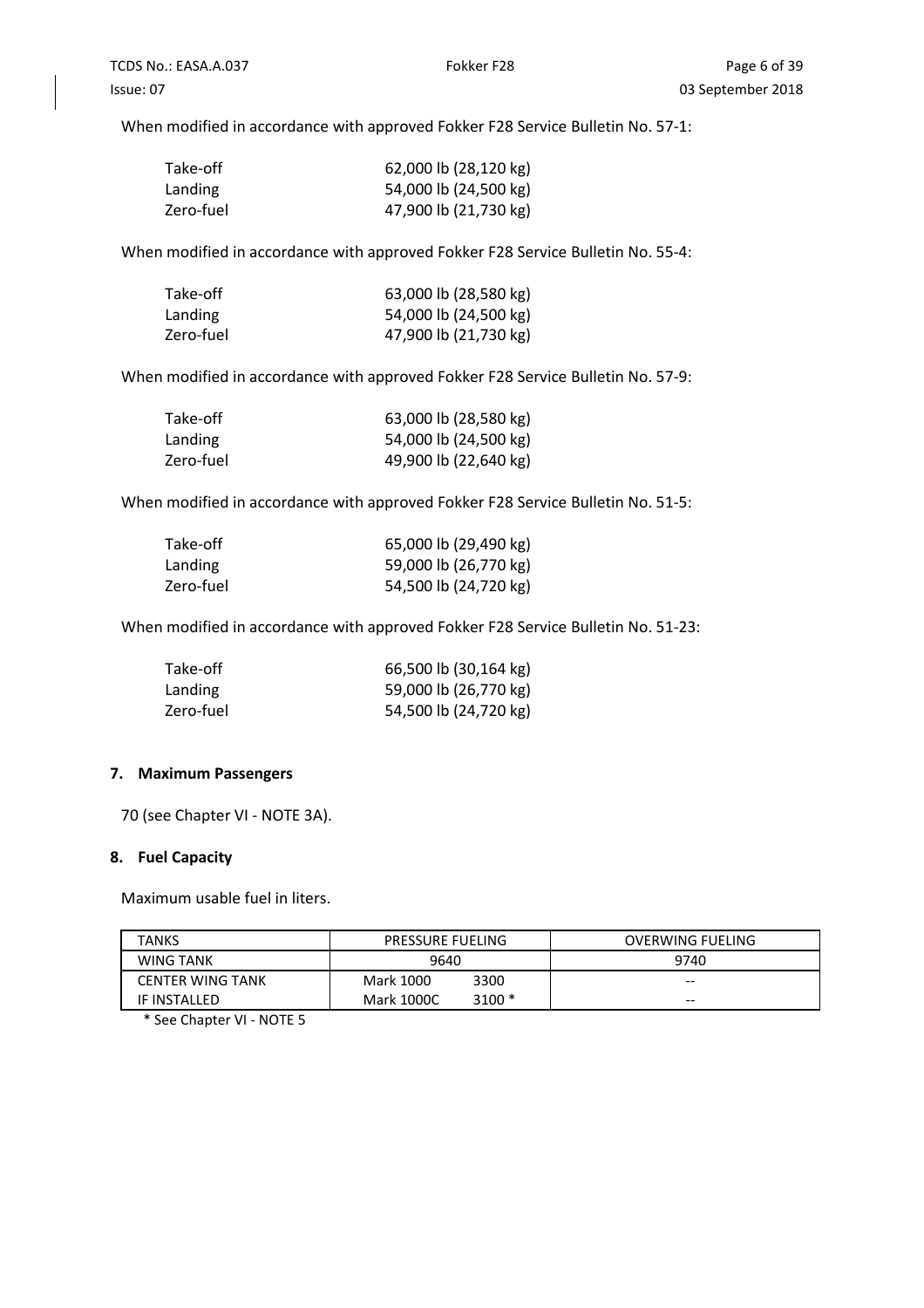#### **9. Maximum Baggage**

| Compartment        | (in.)<br>Station |       | Capacity | Max. Floor      | C.G. Location (in.) |
|--------------------|------------------|-------|----------|-----------------|---------------------|
|                    | trom             | to    | Cu/Ft.   | Loading         |                     |
| Forward Belly      | 165.4            | 369.7 | 241.0    | 75 lb/sq.ft and | 267.6               |
| Aft belly          | 525.4            | 666.7 | 136.0    | 250 lb/sq.ft.   | 594.1               |
| Rear cabin Baggage |                  |       |          | 75 lb/sq.ft and |                     |
| compartment        | 632.5            | 671.9 | 80.0     | 450 lb/sq.ft.   | 656.1               |

| Forward Belly Compartment |         | Aft. Belly Compartment |                 |         |      |
|---------------------------|---------|------------------------|-----------------|---------|------|
| Max. Structural           | Comp. 1 | 1118                   | Max. Structural | Comp. 4 | 810  |
| Capacity in lb.           | Comp. 2 | 1394                   | Capacity in Ib. | Comp. 5 | 1230 |
|                           | Comp. 3 | 1103                   |                 |         |      |
|                           | Total   | 3615                   |                 | Total   | 2040 |

| Rear Cabin Compartment  |  |  |  |
|-------------------------|--|--|--|
| Max. Structural<br>1065 |  |  |  |
| Capacity in Ib.         |  |  |  |

#### **10. Serial Numbers Eligible**

#### Mark 1000

11003, 11004, 11006, 11008 up to and including 11017, 11019, 11021, 11022, 11023, 11025 up to and including 11052, 11054 up to and including 11061, 11063 up to and including 11073, 11075, 11078, 11079, 11082 up to and including 11089, 11094 up to and including 11098, 11100, 11101, 11103 up to and including 11107, 11991, 11992.

#### Mark 1000C

11018, 11020, 11024, 11074, 11076, 11099, 11102.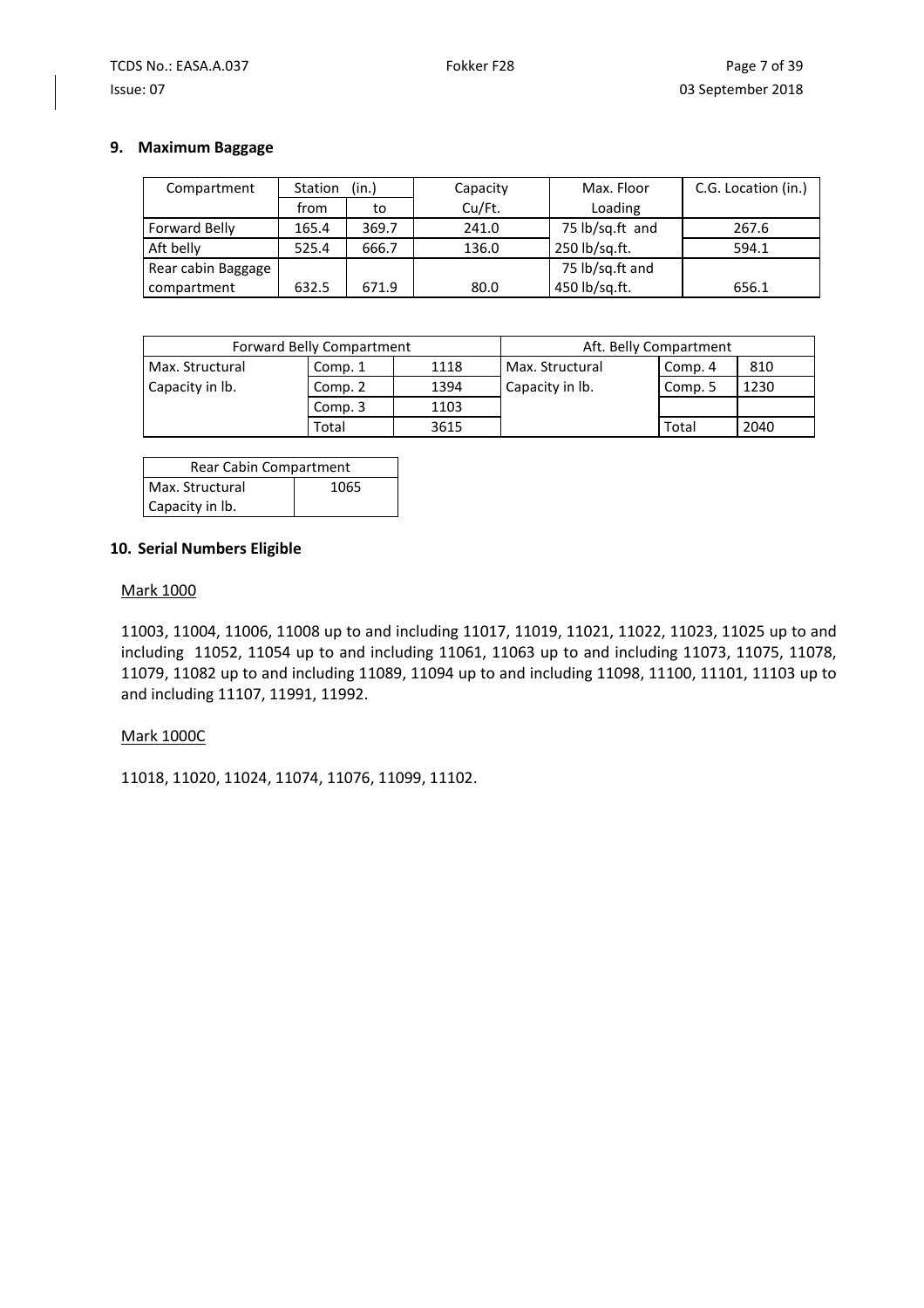#### **II. Model F28 Mark 2000**

F28 Mark 2000 (Transport Aircraft), approved August 30, 1972.

The Mark 2000 is basically a Mark 1000, with a fuselage stretch of 57 inch in front of and 30 inch aft of the wing.

#### **1. Engines**

2 Rolls-Royce Two-shaft Bypass Jet Engines RB 183 Mk. 555-15.

When modified in accordance with approved Fokker F28 Service Bulletin No. 71-9. RB 183 Mk 555-15N (see Section VI - NOTE 6 regarding intermixing of engines).

#### **2. Engine Limitations**

Same as for Mark 1000 – refer to Chapter I.

#### **3. APU Type**

Same as for Mark 1000 – refer to Chapter I.

#### **4. APU Limitations**

Same as for Mark 1000 – refer to Chapter I.

#### **5. C.G. Range**

Refer to the approved Flight Handbook for the applicable aircraft serial number.

#### **6. Maximum Weights**

| Take-off  | 65,000 lb (29,490 kg) |
|-----------|-----------------------|
| Landing   | 59,000 lb (26,770 kg) |
| Zero-fuel | 54,500 lb (24,720 kg) |

When modified in accordance with approved Fokker F28 Service Bulletin No. 51-16. (external noise certification excluded):

Landing 62,000 lb (28,120 kg)

#### **7. Maximum Passengers**

79 (see Chapter VI - NOTE 3A, 3B).

#### **8. Fuel Capacity**

Same as for Mark 1000 – refer to Chapter I.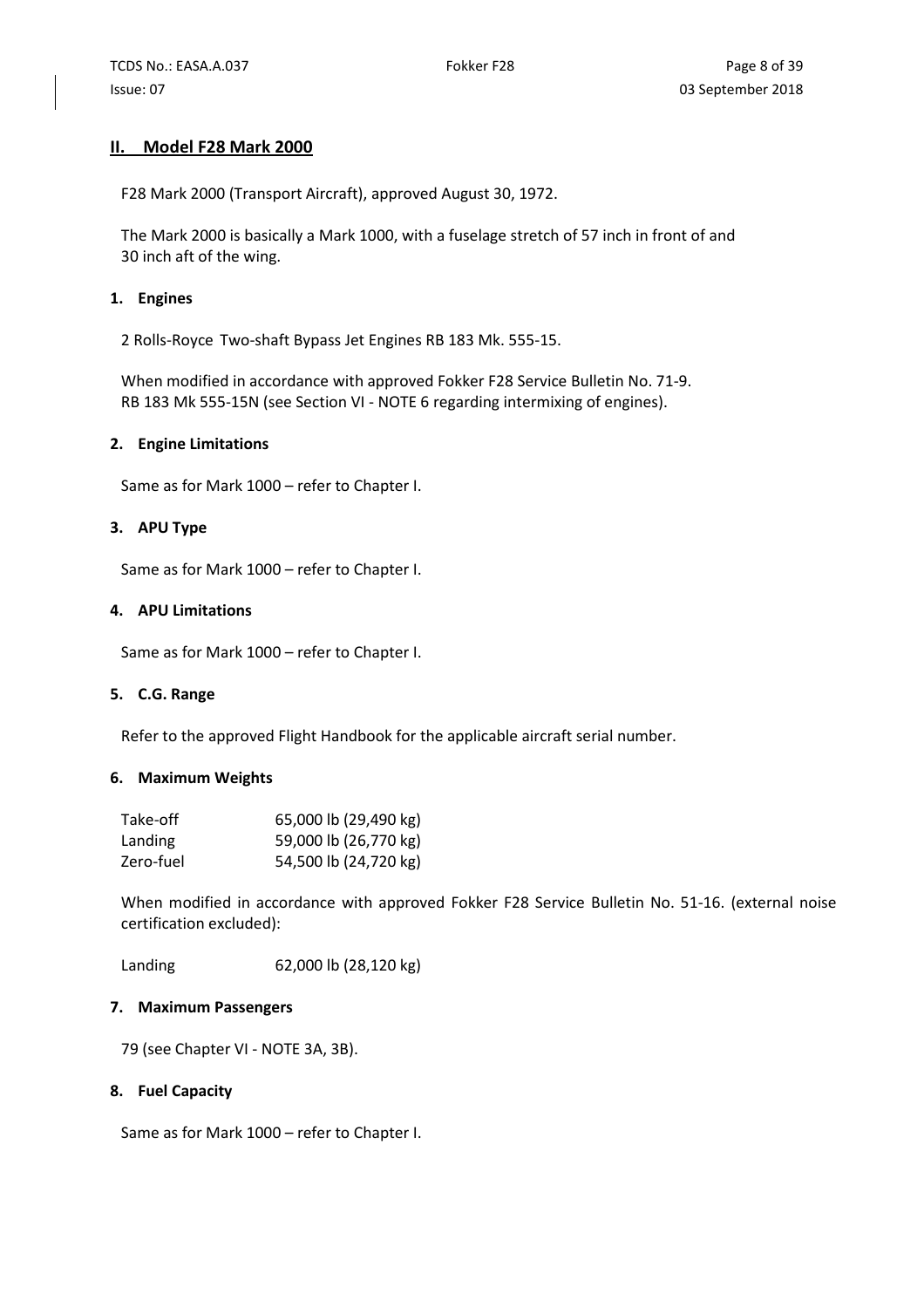#### **9. Maximum Baggage**

| Compartment                  | Station (in.) |       | Capacity | Max. Floor                     | C.G. Location (in.) |
|------------------------------|---------------|-------|----------|--------------------------------|---------------------|
|                              | from          | to    | Cu/Ft.   | Loading                        |                     |
| Forward belly                | 165.4         | 426.7 | 308.0    | 75 lb/sq.ft. and<br>250 lb/ft. | 295.9               |
| Aft belly                    | 582.4         | 753.7 | 171.3    | 75 lb/sq.ft. or<br>250 lb/ft.  | 665.1               |
| Rear Cabin<br>Baggage compt. | 719.5         | 758.9 | 80.0     | 75 lb/sq.ft. and<br>450 lb/ft. | 743.1               |

| Forward Belly Compartment |         |      | Aft. Belly Compartment |         |      |
|---------------------------|---------|------|------------------------|---------|------|
| Max. Structural           | Comp. 1 | 1118 | Max. Structural        | Comp. 5 | 1340 |
| Capacity in Ib.           | Comp. 2 | 1394 | Capacity in Ib.        | Comp. 6 | 1230 |
|                           | Comp. 3 | 1394 |                        |         |      |
|                           | Comp. 4 | 714  |                        |         |      |
|                           | Total   | 4620 |                        | Total   | 2570 |

| Rear Cabin Compartment               |      |  |  |
|--------------------------------------|------|--|--|
| l Max. Structural<br>Capacity in Ib. | 1065 |  |  |

## **10. Serial Numbers Eligible**

11053, 11062, 11077, 11080, 11081, 11090, 11091, 11108, 11109, 11110.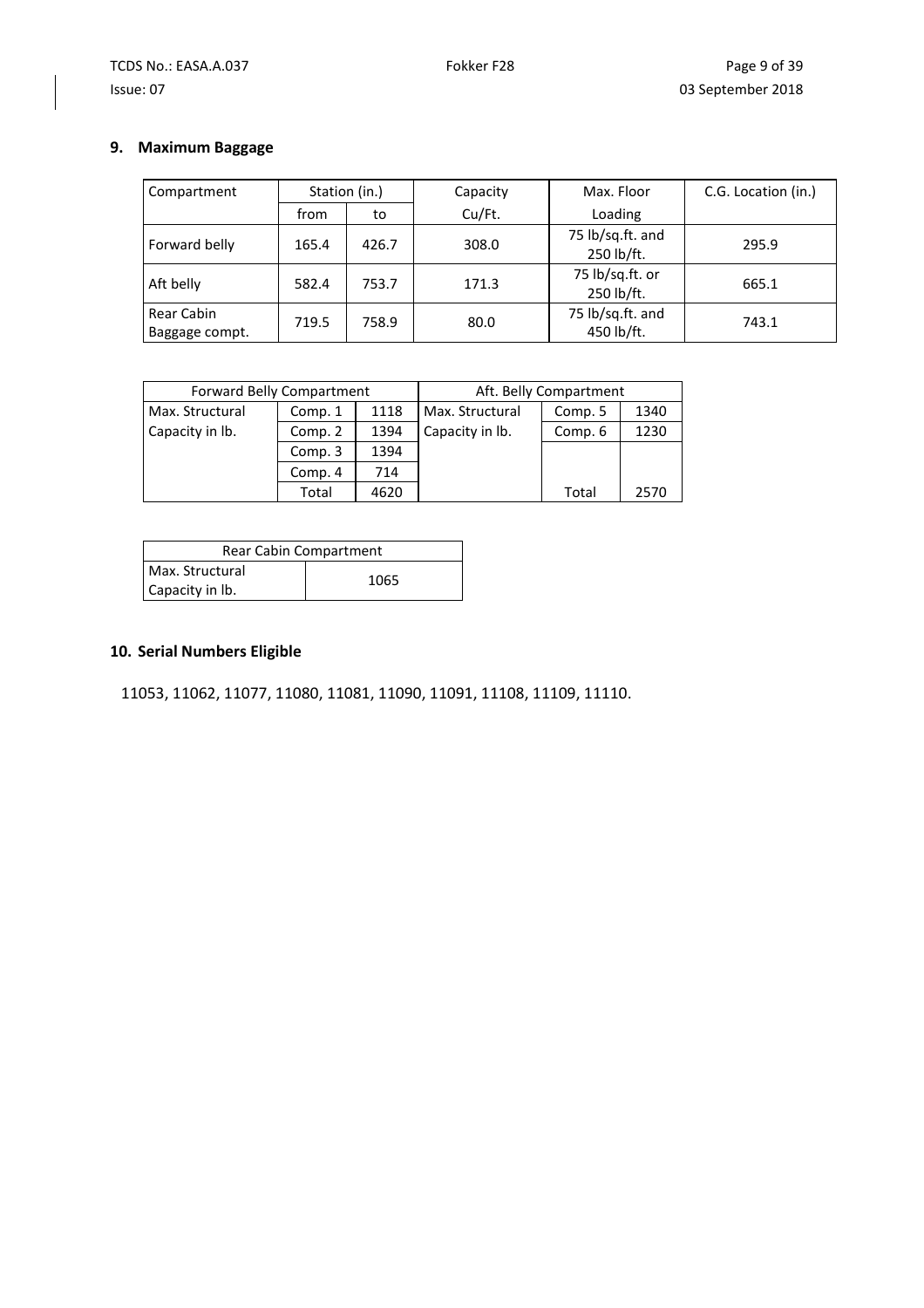## **III. Model F28 Mark 3000, 3000C**

F28 Mark 3000 (Transport Aircraft), approved July 19, 1978. F28 Mark 3000C (Transport Aircraft), approved April 5, 1979.

The Mark 3000 is basically a Mark 1000, with a wing span extension of 60 inch. The letter "C" added to the Mark-number indicates aircraft equipped with a Main Deck Large Cargo Door.

## **1. Engines**

2 Rolls-Royce Two-shaft Bypass Jet engines RB 183 Mk 555-15H. The RB 183 Mk 555-15H is an up-rated version of the -15 engine, and is flat rated up to 29.50C (-15 up to 22.50C).

The engine is equipped with intake silencing panels and a 5-lobe silenced nozzle.

When modified in accordance with approved Fokker F28 Service Bulletin No. 71-8. RB 183 Mk 555-15P.

(see Chapter VI - NOTE 6 regarding intermixing of engines).

## **2. Engine Limitations**

Same as for Mark 1000 – refer to Chapter I.

## **3. APU Type**

Same as for Mark 1000 – refer to Chapter I.

#### **4. APU Limitations**

Same as for Mark 1000 – refer to Chapter I.

#### **5. C.G. Range**

Refer to the approved Flight Handbook for the applicable aircraft serial number.

#### **6. Maximum Weights**

| Take-off  | 71,000 lb (32,205 kg) |
|-----------|-----------------------|
| Landing   | 64,000 lb (29,030 kg) |
| Zero-fuel | 56,000 lb (25,400 kg) |

When modified in accordance with approved Fokker F28 Service Bulletin No. 51-15:

Take-off 73,000 lb (33,112 kg)

#### **7. Maximum Passengers**

70 (see Chapter VI – NOTE 3A).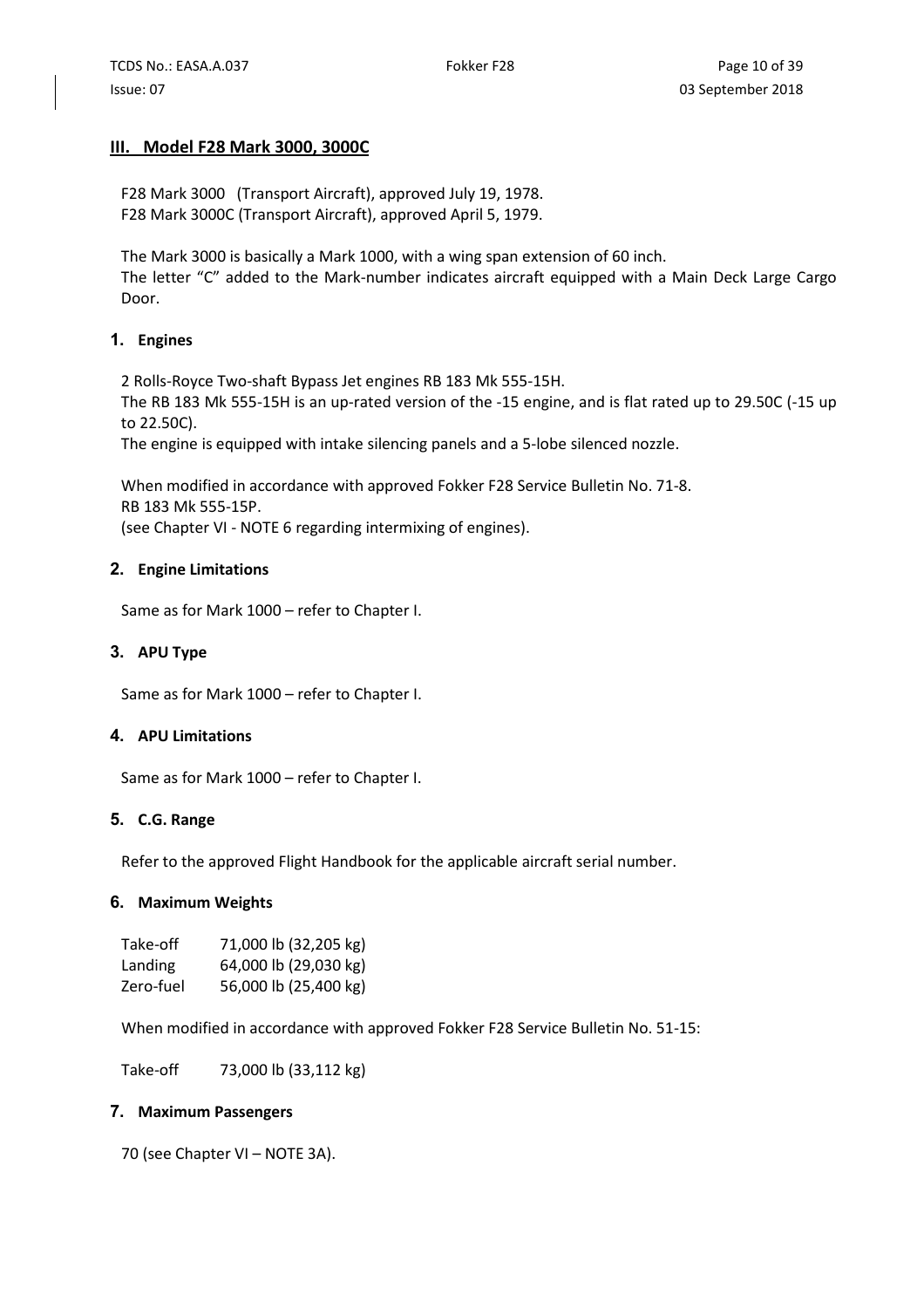#### **8. Maximum Baggage**

Same as for Mark 1000 – refer to Chapter I.

## **9. Fuel Capacity**

Same as for Mark 1000 – refer to Chapter I.

## **10. Serial Numbers Eligible**

11125, 11136, 11137, 11143, 11145, 11147, 11150, 11151, 11153, 11162, 11163, 11165.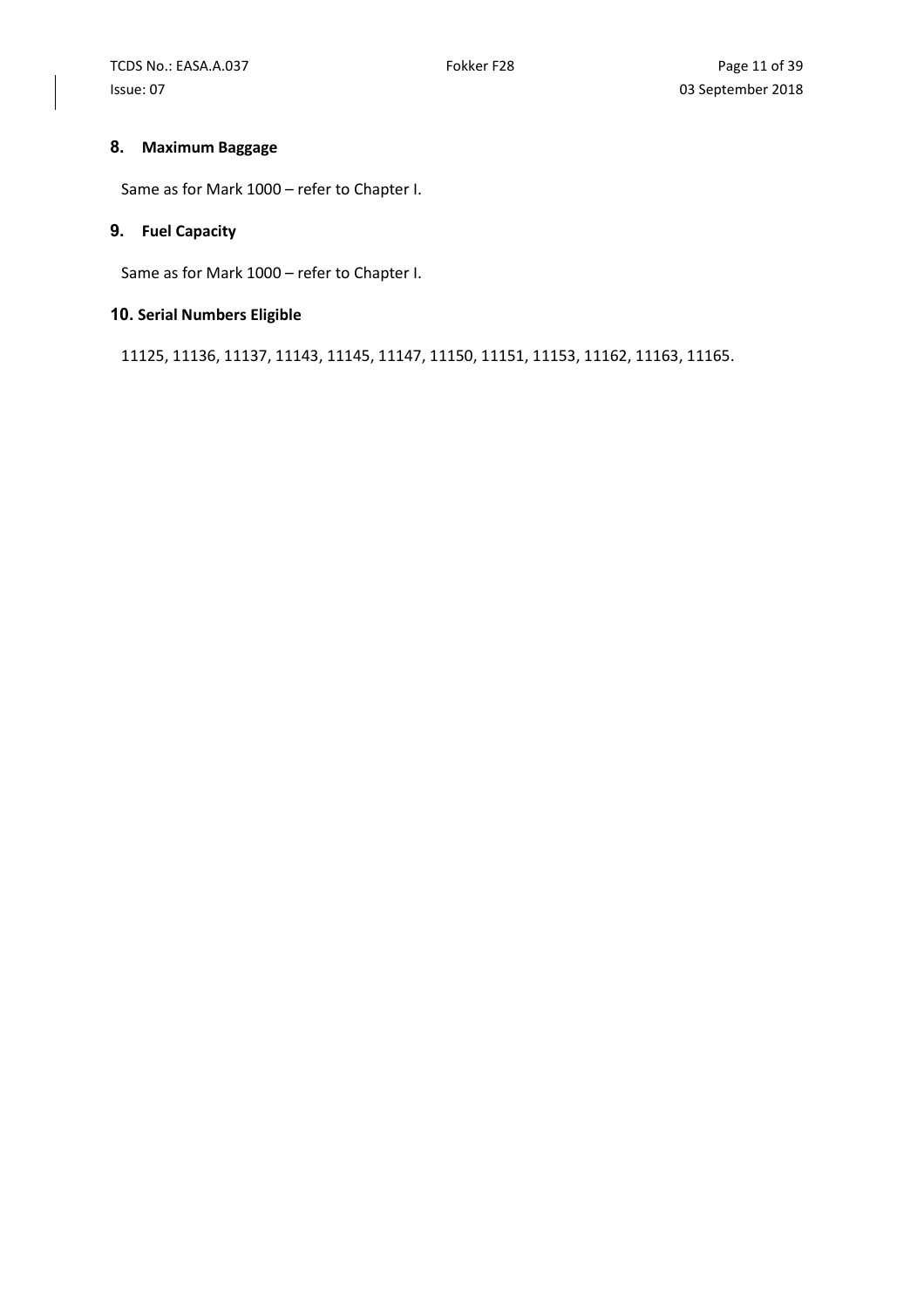## **IV. Model F28 Mark 3000R, 3000RC**

F28 Mark 3000R (Transport Aircraft), approved July 7, 1977. F28 Mark 3000RC (Transport Aircraft), approved May 5, 1978.

The Mark 3000R is basically a Mark 3000, operating according Mark 1000 performance. The letter "C" added to the Mark-number indicates aircraft equipped with a Main Deck Large Cargo Door.

#### **1. Engines**

2 Rolls-Royce Two-shaft Bypass Jet Engines RB 183 Mk 555-15.

When modified in accordance with approved Fokker F28 Service Bulletin No. 71-9. RB 183 Mk 555-15N (see Chapter VI - NOTE 6 regarding intermixing of engines).

#### **2. Engine Limitations**

Same as for Mark 1000 – refer to Chapter I.

#### **3. APU Type**

Same as for Mark 1000 – refer to Chapter I.

#### **4. APU Limitations**

Same as for Mark 1000 – refer to Chapter I.

#### **5. C.G. Range**

Refer to the approved Flight Handbook for the applicable aircraft serial number.

NOTE: To avoid a load sheet for the Mark 3000R, which differs form that used for the Mark 1000 aircraft, which would lead to cases of abuse and incorrect loading, the centre of gravity limitations are expressed in percentage of the main aerodynamic chord of the wing, without tip extension e.g. the Mark 1000 wing.

#### **6. Maximum Weights**

| Take-off  | 65,000 lb (29,490 kg) |
|-----------|-----------------------|
| Landing   | 59,000 lb (26,770 kg) |
| Zero-fuel | 54,500 lb (24,720 kg) |

#### **7. Maximum Passengers**

70 (see Chapter VI - NOTE 3A).

#### **8. Maximum Baggage**

Same as for Mark 1000 – refer to Chapter I.

#### **9. Fuel Capacity**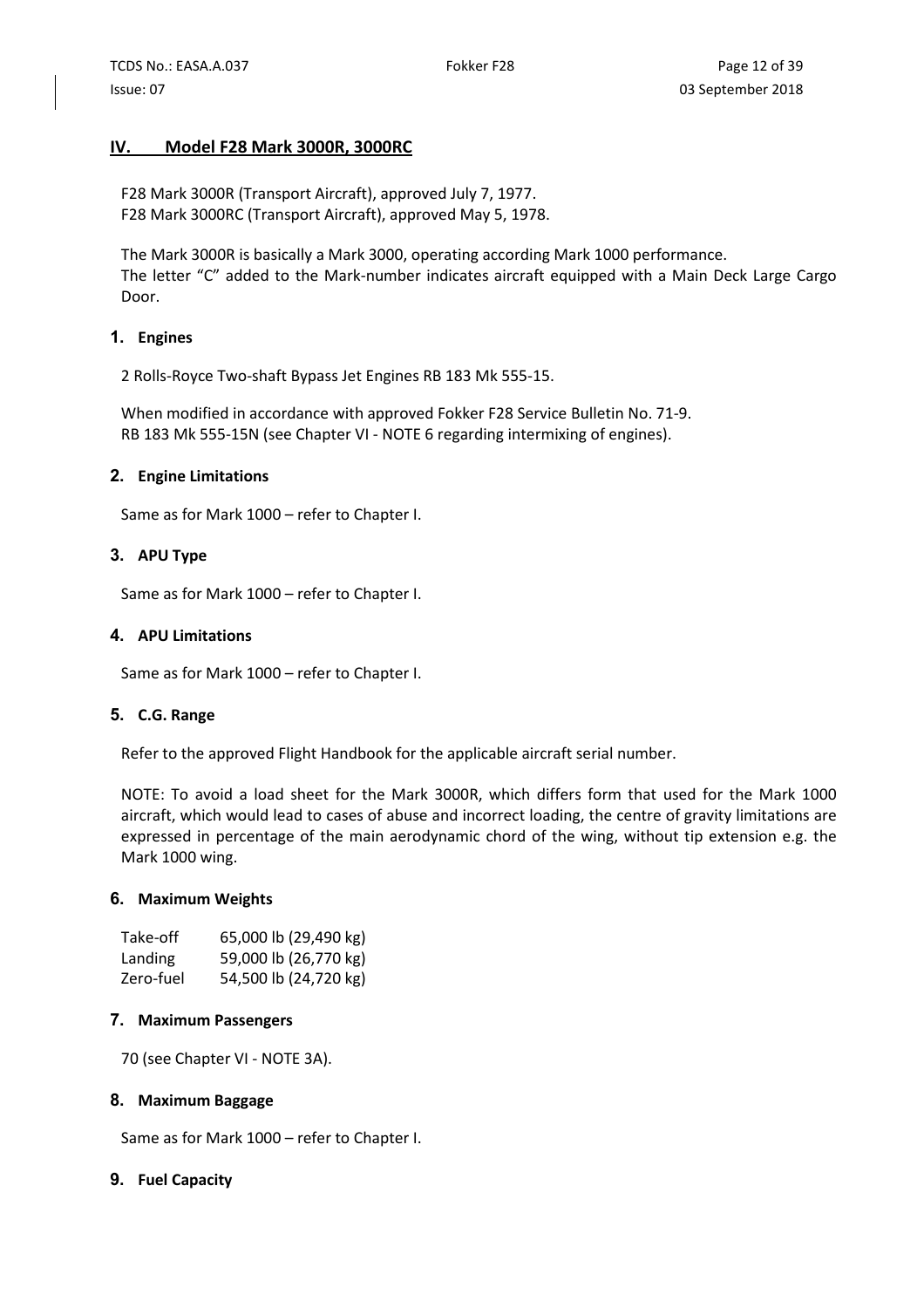Same as for Mark 1000 – refer to Chapter I.

## **10. Serial Numbers Eligible**

Mark 3000R: 11113, 11117, 11119, 11129, 11131. Mark 3000RC: 11132, 11134.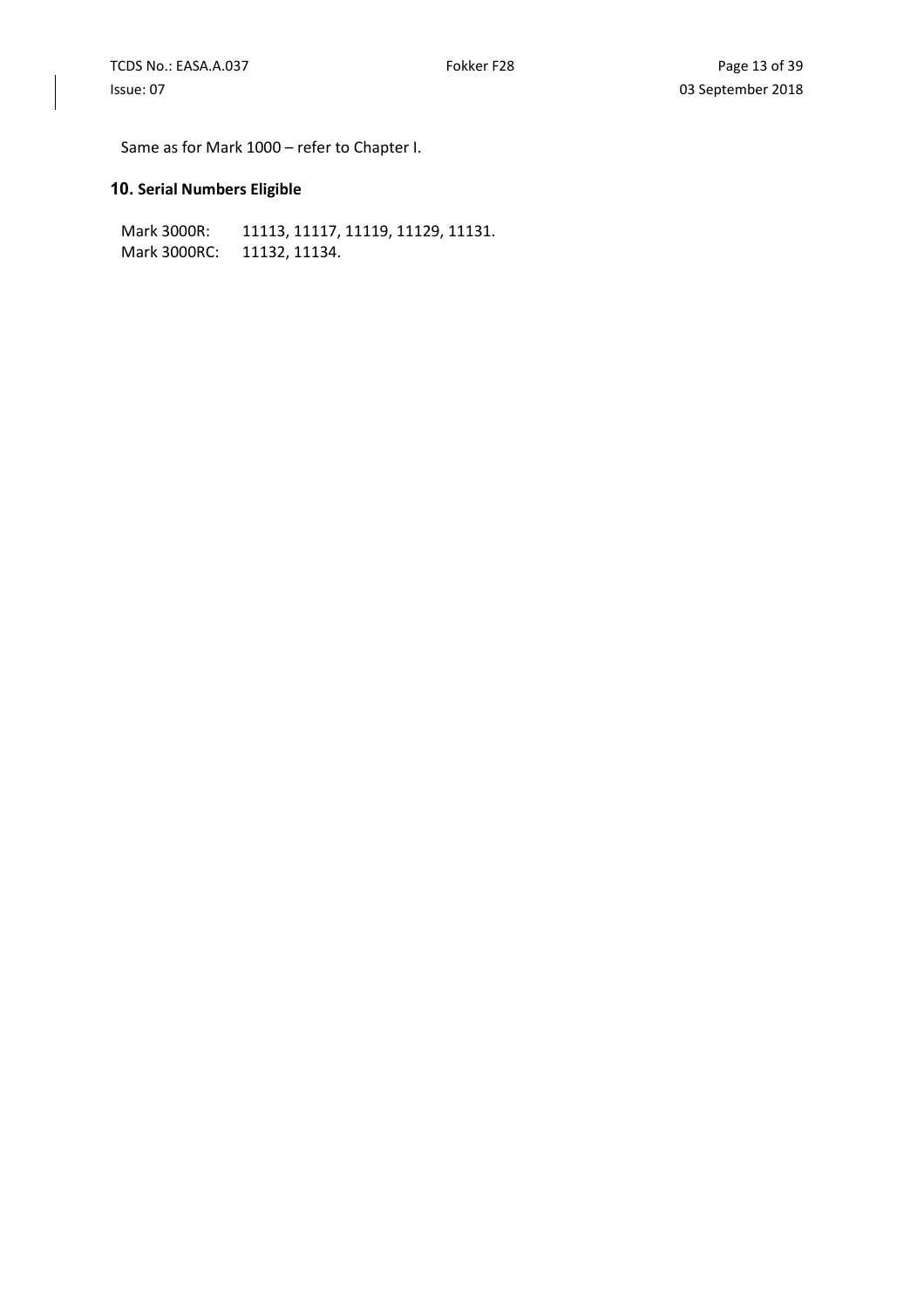## **V. Model F28 Mark 4000**

F28 Mark 4000 (Transport Aircraft), approved December 13, 1976.

The Mark 4000 is basically a Mark 2000 aircraft equipped with two overwing emergency exits on both sides and with a wing span extension of 60 inch.

#### **1. Engines**

2 Rolls-Royce Two-shaft Bypass Jet Engines RB 183 Mk. 555-15H When modified in accordance with approved Fokker F28 Service Bulletin No. 71-8. RB 183 Mk 555-15P (see Chapter VI - NOTE 6 regarding intermixing of engines).

#### **2. Engine Limitations**

Same as for Mark 1000 – refer to Chapter I.

#### **3. APU Type**

Same as for Mark 1000 – refer to Chapter I.

#### **4. APU Limitations**

Same as for Mark 1000 – refer to Chapter I.

#### **5. C.G. Range**

Refer to the approved Flight Handbook for the applicable aircraft serial number.

#### **6. Maximum Weights\***

| Take-off  | 71,000 lb (32,205 kg) |
|-----------|-----------------------|
| Landing   | 64,000 lb (29,030 kg) |
| Zero-fuel | 57,500 lb (26,082 kg) |

When modified in accordance with approved Fokker F28 Service Bulletin No. 51-15:

Take-off 73,000 lb (33,112 kg)

When modified in accordance with approved Fokker F28 Service Bulletin No. 51-17:

Landing 65,800 lb (29,846 kg)

When modified in accordance with approved Fokker F28 Service Bulletin No. 51-18:

| Landing   | 69.500 lb (31,525 kg) |
|-----------|-----------------------|
| Zero-fuel | 62,000 lb (28,120 kg) |

#### **7. Maximum Passengers\***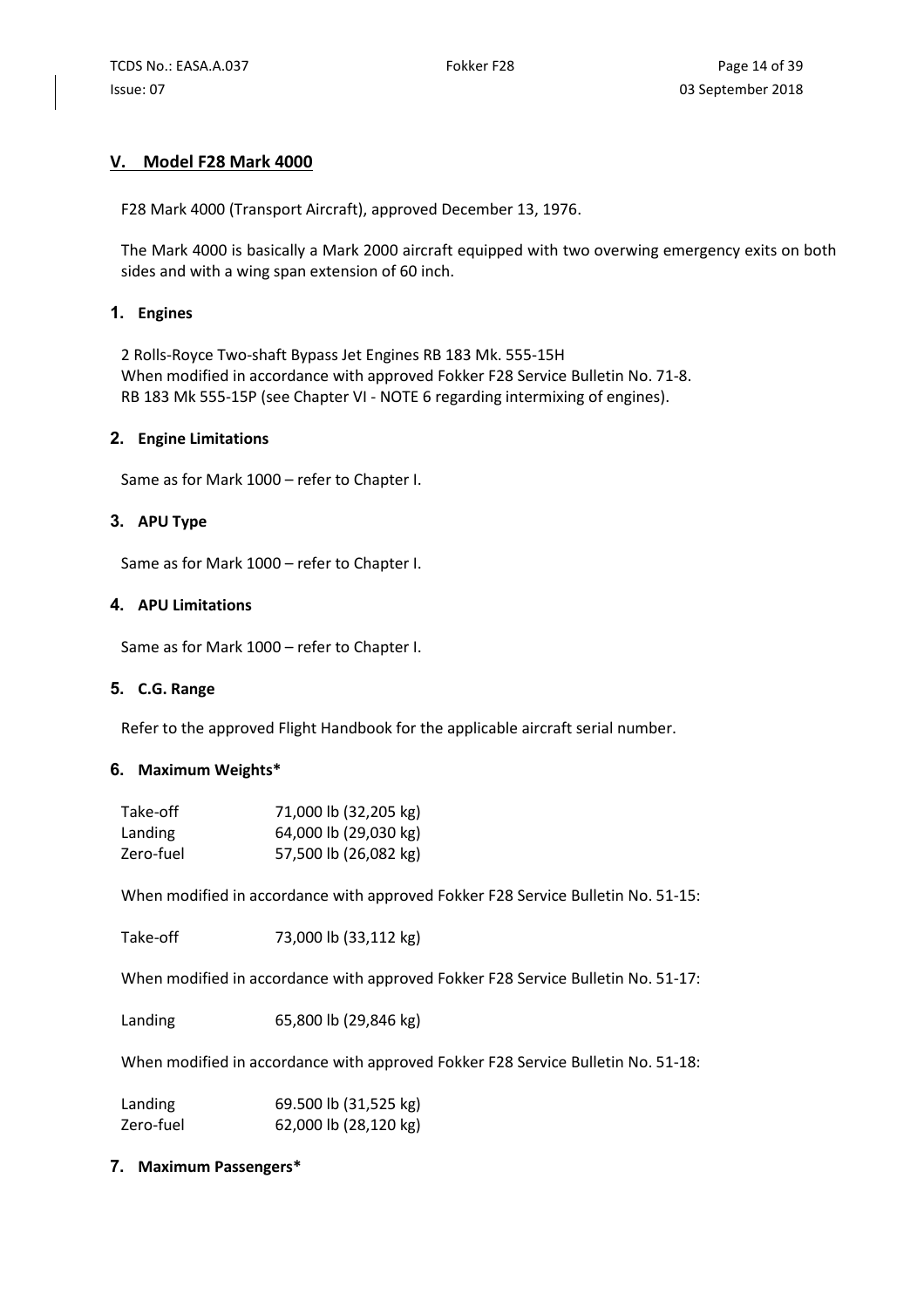TCDS No.: EASA.A.037 Fokker F28 Fokker F28 Page 15 of 39 Issue: 07 03 September 2018

85 (see Chapter VI - NOTE 3A, 3B).

#### **8. Maximum Baggage**

Same as for Mark 2000 – refer to Chapter II.

#### **9. Fuel Capacity**

Same as for Mark 1000 – refer to Chapter I.

#### **10. Serial Numbers Eligible**

11092\* and 11093\* 11111, 11112, 11114, 11115, 11116, 11118, 11120, 11121, 11122, 11123, 11124, 11126, 11127, 11128, 11130, 11133, 11135, 11138, 11139, 11140, 11141, 11142, 11144, 11146, 11148, 11149, 11152, 11154 up to and including 11161, 11164, 11166 up to and including 11241.

\* Serial numbers 11092 and 11093 have the following Max. Weights:

| Take-off  | 73,000 lb (33,112 kg) |
|-----------|-----------------------|
| Landing   | 69,500 lb (31,525 kg) |
| Zero-fuel | 62,000 lb (28,120 kg) |

Serial numbers 11092 and 11093 are equipped with two type III overwing emergency exit one on each side of the fuselage instead of two on each side. Therefore, the maximum number of passengers is limited to 79.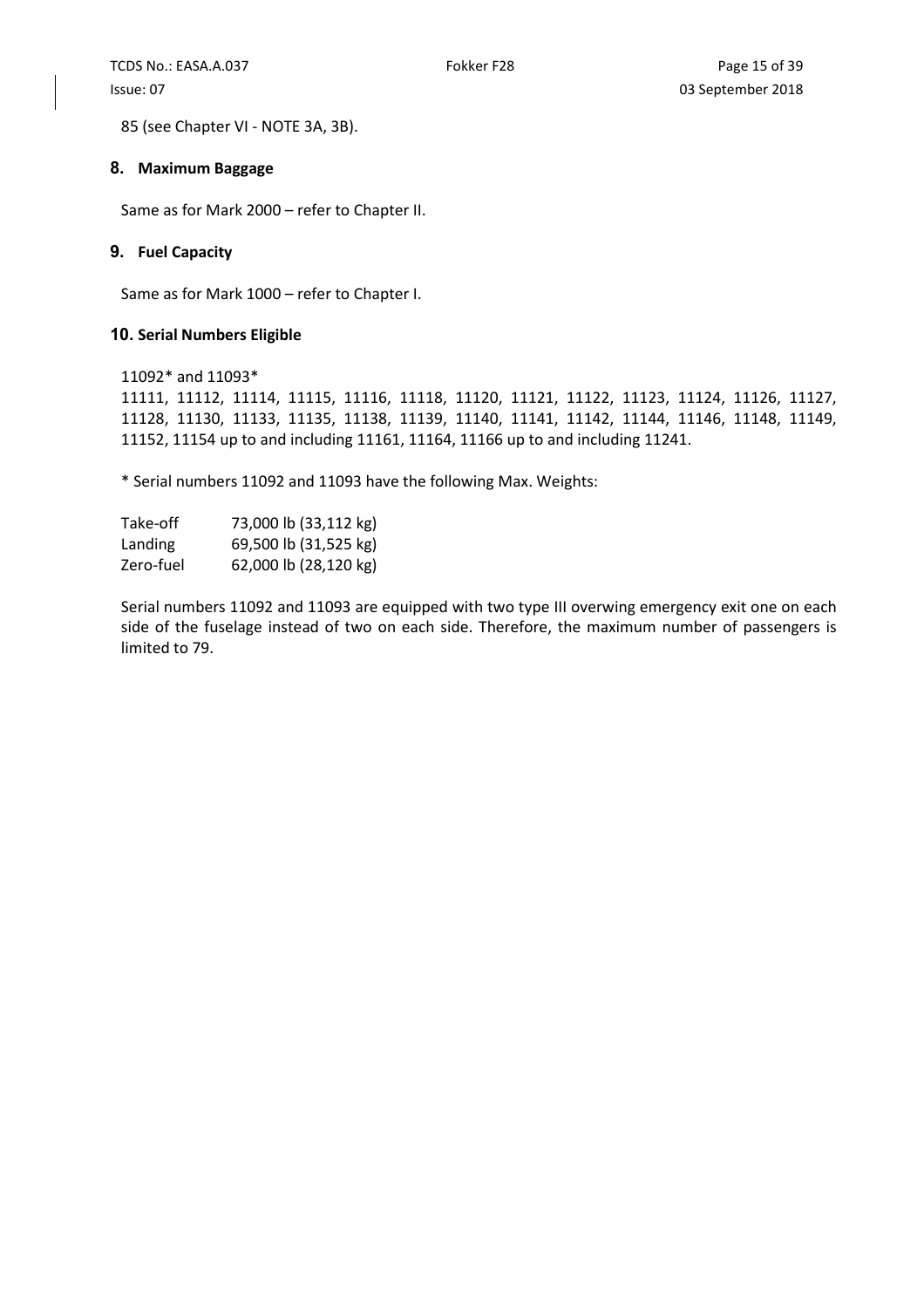## **VI. Data Pertinent to Mark 1000, 1000C, 2000, 3000, 3000C, 3000R, 3000RC and 4000**

## **1. Type Certificate Application Date**

Information on the date on which application for Type Certification was originally submitted is not available. For reference a realistic artificial application date has been established: December 21, 1967.

## **2. Airspeed Limits**

Refer to the approved Flight Handbook for the applicable aircraft serial number.

## **3. Hydraulic Fluid Specification**

Skydrol 500 B, 500 B-4, LD-4, HyJet IV.

## **4. Fuel Specification**

Eligible engine fuels are listed in Rolls-Royce Operating Instructions, Document No F-Sp2-F, Specifications.

## **5. Engine Oil Specification**

Eligible engine oils are listed in Rolls-Royce Operating Instructions, Document No. F-Sp2-F, Specifications.

## **6. CSD Type**

Sundstrand 20 AGD - 02.

## **7. CSD Oil Specification**

The approved types of oil are:

Esso Turbo Oil 15 Enco Turbo Oil 15

Esso Turbo Oil TJ-15 Enco Turbo Oil TJ-15

Texaco SATO 15 Texaco SATO 5180

Aero Shell Turbine Oil 390

Sinclair Turbo S Oil 15

Esso Turbo Oil 5251 \* Enco Turbo Oil 5251 \*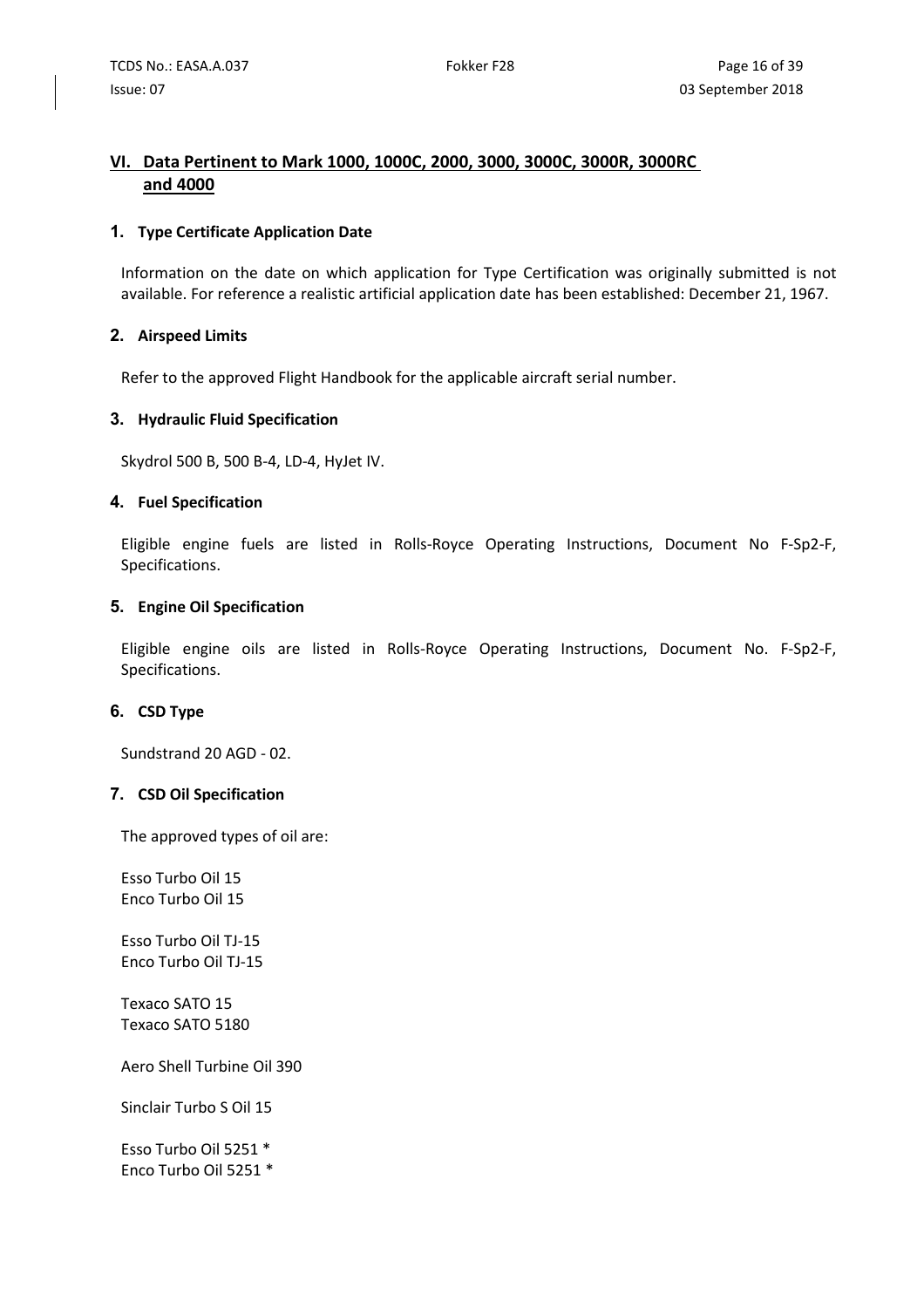Esso Turbo Oil 2380 \* Enco Turbo Oil 2380 \*

Mobil Jet Oil II \*

Stauffer Jet II \*

Castrol 205 \*

\*Type II oils.

Total amount 4 ltr.

## **8. Minimum Crew**

Two pilots.

#### **9. Levelling Means**

- Two levelling pins mounted on the right hand side in the nose wheel bay at station 2434 and at station 3462.
- The forward end of each sea trail (station 4875).
- Two brackets mounted behind the rear pressure bulkhead at station 18024 on the Mark 1000, 3000 and 3000R and at station 20234 on the Mark 2000 and 4000.
- For optical levelling two red marked protruding rivets are mounted on both sides of the fuselage on the outer skin: one at station 4960 and at station 14350 on the Mark 1000, 3000, and 3000R, one at station 4960 and one at station 16560 on the Mark 2000 and 4000.

## **10. Maximum Operating Altitude**

- 25,000 ft
- 30,000 ft aircraft provided with optional required change W-0062 or when modified with approved Fokker F28 Service Bulletin No. 21-12.
- 35,000 ft aircraft provided with optional required change W-0061 or when modified with approved Fokker F28 Service Bulletin No. 21-16.

NOTE: For structural reasons Service Bulletin No. 21-16 cannot be carried out on aircraft serial numbers 11001 up to and including 11015 and 11991, 11992.

#### **11. Other Operating Limitations**

The aircraft must be operated in accordance with the approved parts of the F28 Flight Handbook.

## **12. Certification Basis**

The Netherlands Code for Airworthiness of Transport Category Aircraft implies:

- CAR 4b, dated September 1962, Amendment 4b-1 through 4b-16 inclusive.
- RLD Special Conditions for F28 aircraft as specified in Part II of the Airworthiness Requirements for Type Certification of Fokker F28 aircraft, dated March 1967.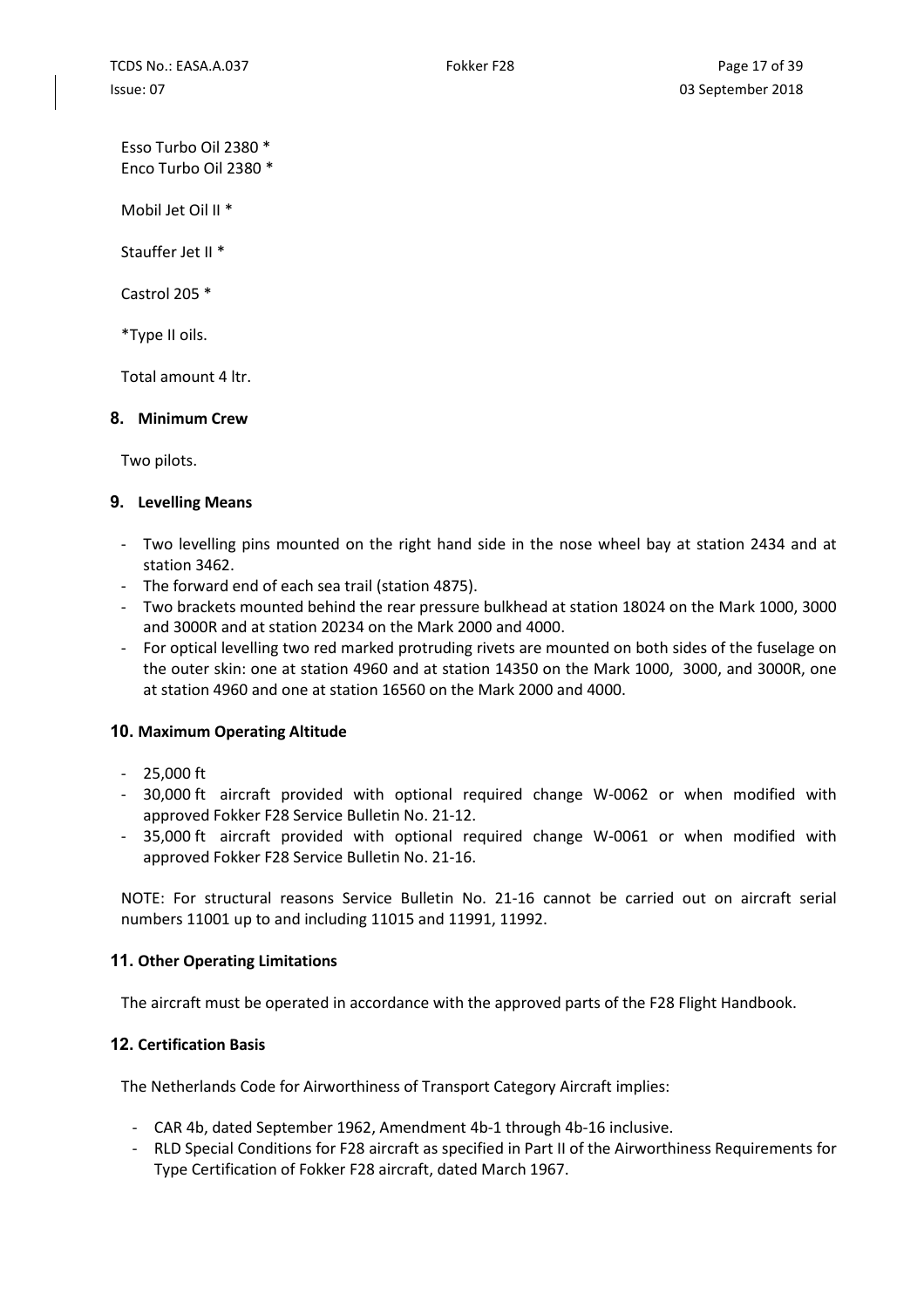- FAR 25.473, 25.479 through 25.485, 25.1001.
- Special retro-active requirements of FAR 25 Amendment 25-15, 17 and 20 (Paras 25.2 (a), (b), (c) and (d)).

In addition compliance with the following optional requirements has been established:

- Special conditions notified in FAA letter P/11/30 to the RLD Kingdom of the Netherlands, dated November 30, 1967.
- FAR 25, Amendment 25-1 through 25-14, 25-16, 25-18, 25-19, 25-21 and 25-22 25-24 if SFENA horizon 705-15-V4 has been installed 25-25, 25-28 through 25-31 25-32 paras, 803 (e)(1), (e)(2), 811(d)(1 through 3) 812 (a), (c), (d) and (e),  $(f)(1)$ ,  $(g)(1)$  and  $(2)$  813 (c) 25-33, 25-34 25-35 if engine vibration monitoring system is installed 25-37 25-42 para 703 if Take-off warning system has been installed
- FAR 25, Powerplant requirements, applicable to the APU installation, including amendment 25-1 through 25-21.
- FAR 36, Amendment 36-1

 Mark 1000 (-15 engines, MLW 59.000 lb (26,770 kg)) (-15N/-15P engines, MTOW 65.000 lb (29,490 kg)) Mark 2000 (-15/-15P engines, MTOW 65.000 lb (29,490 kg))

Amendment 36-4

Mark 4000 (-15 H engines, MTOW 71.000 lb (32,205 kg), MLW 64.000 lb (29,030 kg))

Amendment 36-8

Mark 3000 (-15H engines) Mark 4000 (-15H engines, MLW 65.800 lb (29,846 kg))

Amendment 36-12

Mark 4000 (-15P engines)

- ICAO Annex 16 change 2, first (1) edition

 Mark 1000 (-15 engines, MLW 59.000 lb (26,770 kg)) Mark 2000 (-15 engines, MTOW 65.000 lb (29,490 kg))

Third edition Mark 3000 (-15H engines) Mark 4000 (-15H/-15P engines)

- Ice Protection Provisions Car 4b.640 (FAR 25.1419).
- CRI H-01 Enhanced Airworthiness Programme for Aeroplane Systems ICA on EWIS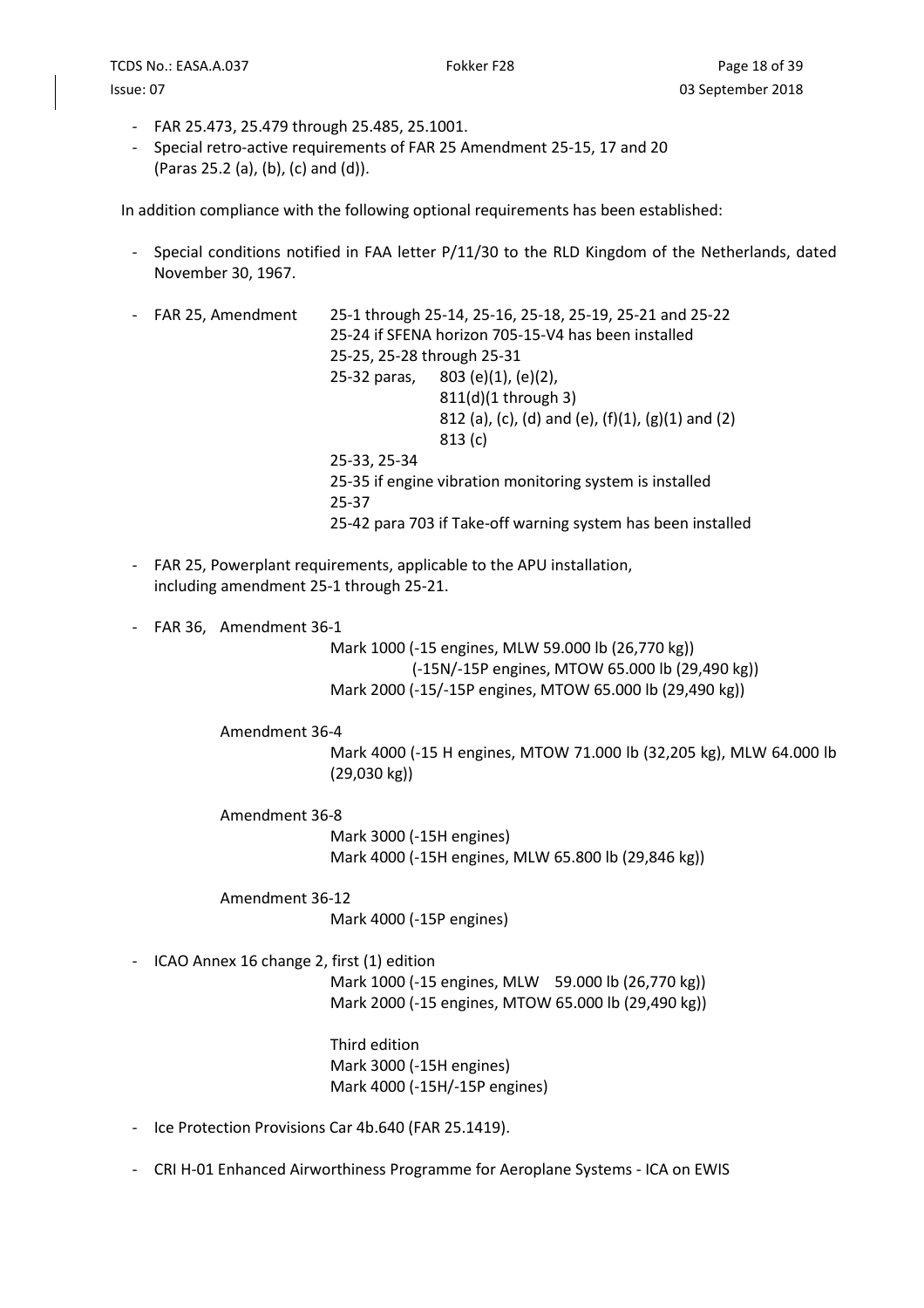- CRI D-10 On Ground Wing Leading Edge Heading System (only applicable when Service Bulletin F28/30-31 is installed).
- CRI F-23 Non-rechargeable Lithium Battery Installations (applicable for new installations)

Exemption from:

Car 4b.334 (e)(4) -Landing gear warning system for aircraft serial numbers 11003 up to and including 11020, 11991 and 11992.

## **13. Equipment**

The basic required equipment as prescribed in the applicable airworthiness regulations (See certification basis) must be installed in the aircraft for certification. The following additional equipment is required:

- Stick shaker pre-stall warning Fokker drawing No. A 40265
- Audible stall warning Fokker drawing No. A40265
- Approved parts of the Fokker F28 Flight Handbook, issued for the applicable aircraft serial number.
- The current weight and balance report (See NOTES 1A, 1B, 1C and 1D).

## **14. Notes**

NOTE 1A

Current weight and balance report, including list of equipment included in the certified empty weight, interior arrangement and loading instruction must be provided for each aircraft at the time of original certification.

The aircraft must be loaded so that the C.G. is within specified limits at all times, considering fuel loading and usage, gear retraction, and movement of crew and passengers from their assigned positions.

#### NOTE 1B

Engine system oil is the total engine oil less the quantity drainable from the tank, which is 29 lb and must be included in the aircraft empty weight.

#### NOTE 1C

The undrainable unusable fuel is that amount of fuel after drainage in accordance with the procedures described in the F28 Flight Handbook.

The total amount is: 76.8 lb for Mark 1000, 1000C, 3000R, 3000RC and 3000 79.0 lb for Mark 2000 and 4000.

The drainable unusable fuel in the aircraft is 60.3 lb for Mark 1000, 1000C, 2000, 3000, 3000R, 3000RC and 4000.

The highest level of the unusable fuel is the level prescribed by the critical flight conditions as defined in FAR 25.959 below which there is no fuel available to the engines.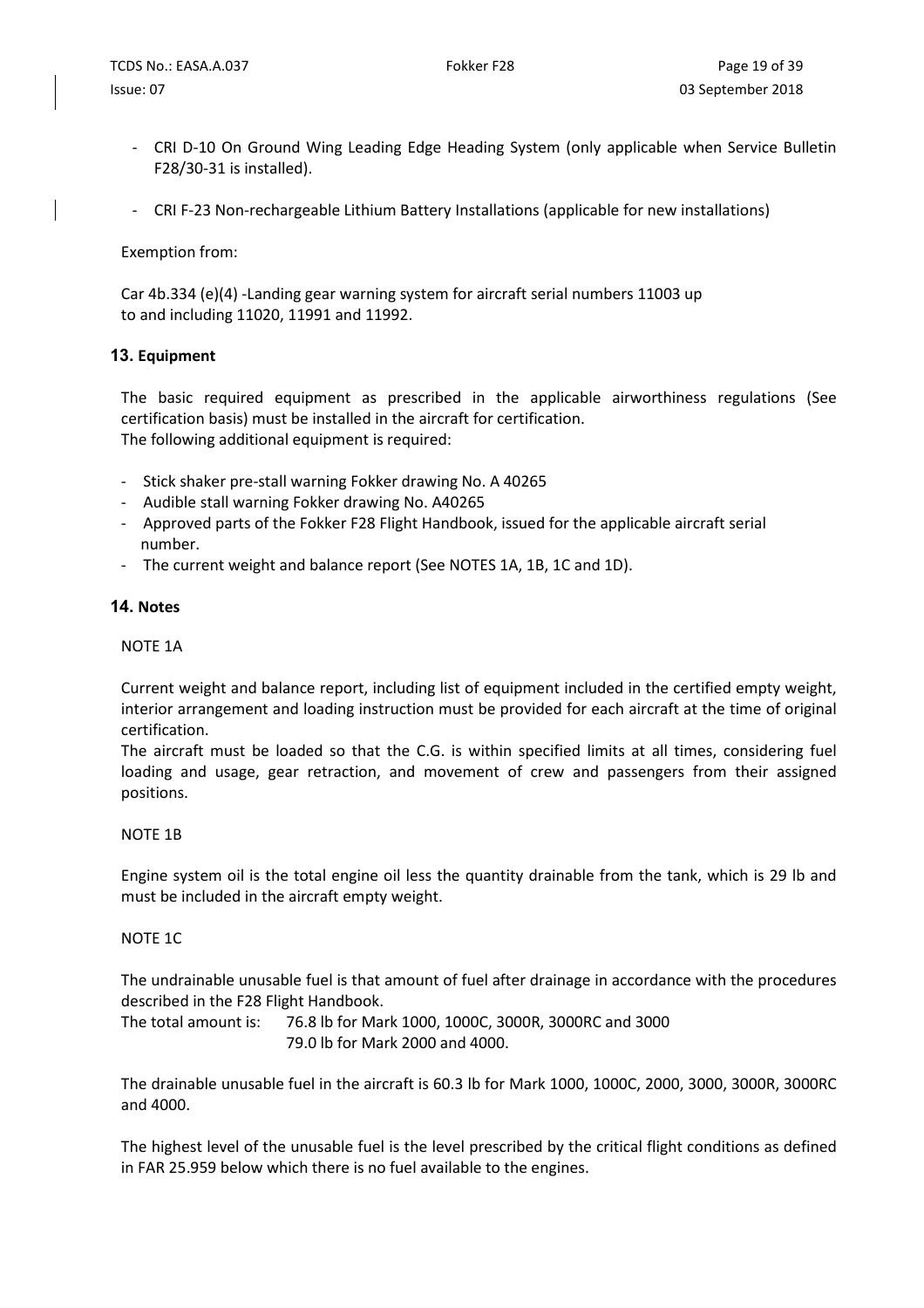The weight of the aircraft total unusable fuel is: 137.1 lb for Mark 1000, 1000C, 3000, 3000R and 3000RC 139.3 lb for Mark 2000 and 4000, and must be included in the aircraft empty weight.

#### NOTE 1D

When a center wing tank is installed the total amount undrainable unusable fuel is: 113.1 lb for Mark 1000, 1000C, 3000, 3000R and 3000RC. 115.3 lb for Mark 2000 and 4000.

and the total amount drainable unusable fuel is: 108.0 lb for Mark 1000, 1000C, 2000, 3000, 3000R, 3000RC and 4000.

The total amount unusable fuel is: 221.1 lb for Mark 1000, 1000C, 3000, 3000R and 3000RC. 223.4 lb for Mark 2000 and 4000.

This weight must be included in the aircraft empty weight.

#### NOTE 2

Information essential to the proper maintenance of the aircraft is given in the Fokker F28 Maintenance Manual and Overhaul Manual. Inspection items related to fatigue and the current retirement times for fatigue critical components are given for all existing versions of the Fokker F28 in the approved Fokker F28 Structural Integrity Program (Doc. 28438).

Inspection items and service life limits for engine parts are listed in Rolls-Royce NTO No. 50 Spey Maintenance Manual Chapter 5 and Roll-Royce SB SP. 70-1.

#### NOTE 3

- A For the approved interior lay-out and maximum passenger capacity refer to the applicable sheet of Fokker Drawing A-85001 or, A-85002 Cabin Layout. This drawing defines the location of seats, location of armrests, seatback recline etc., in relation to the overwing emergency exits. For Mark 1000, 3000 and 3000R with 70 passengers refer to F28 Service Bulletin No. 25-96.
- B Maximum passenger capacity is limited to 79 with one type I and one type III exit installed per side. With an additional type III exit installed per side, maximum passenger capacity may be increased to 85.

#### NOTE 4

All placards required in Fokker drawing A-85060, A-68098, A-68100 and A-68061, must be installed in the appropriate locations.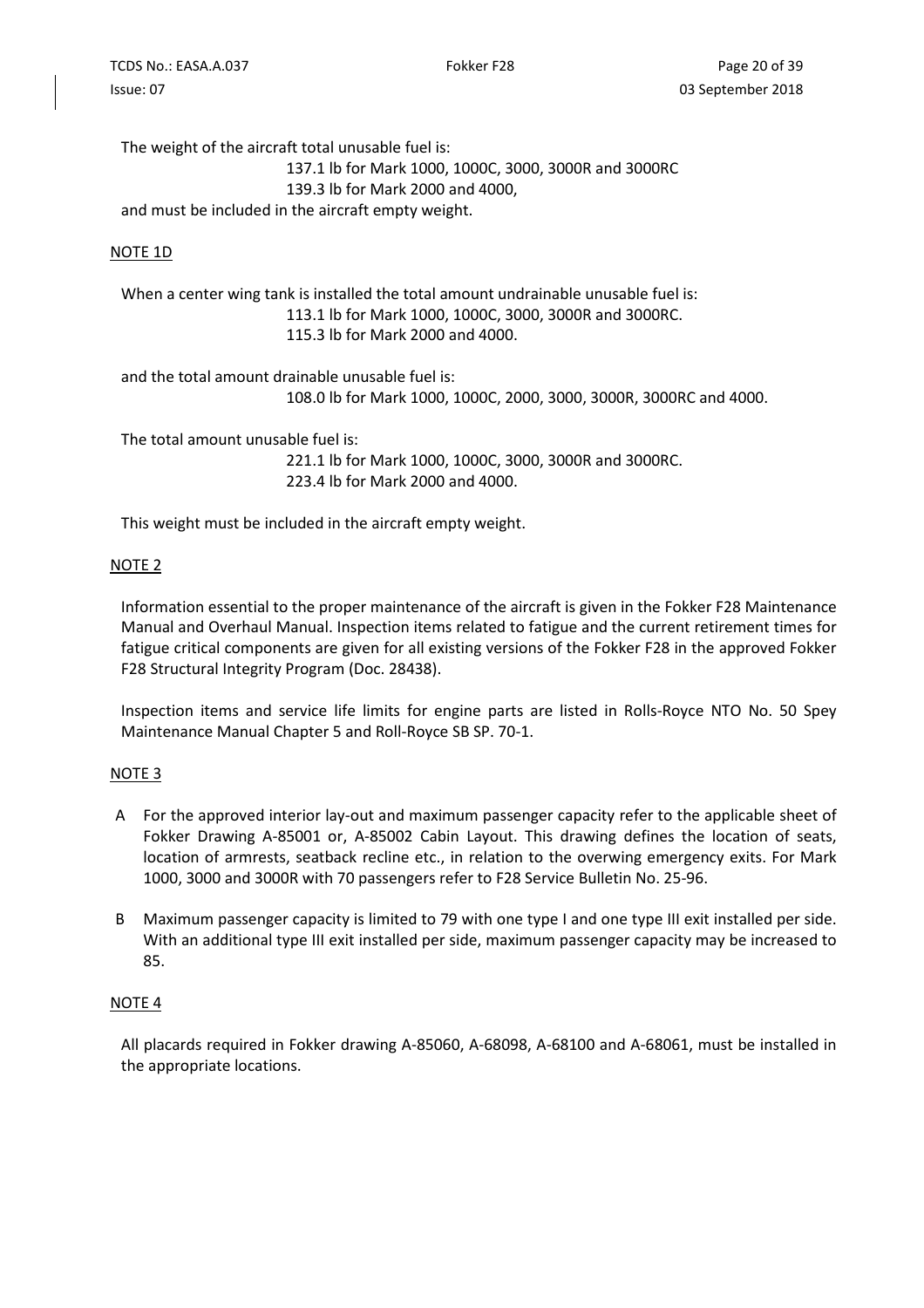#### NOTE 5

For configurations with a large cargo door, letter "C" will be added to the Mark Number. See for details and specifications "F28 Cargo Loading Manual".

## NOTE 6

Combinations of engines which can be intermixed and their applicable limitations are covered in the approved parts of the F28 Flight Handbook.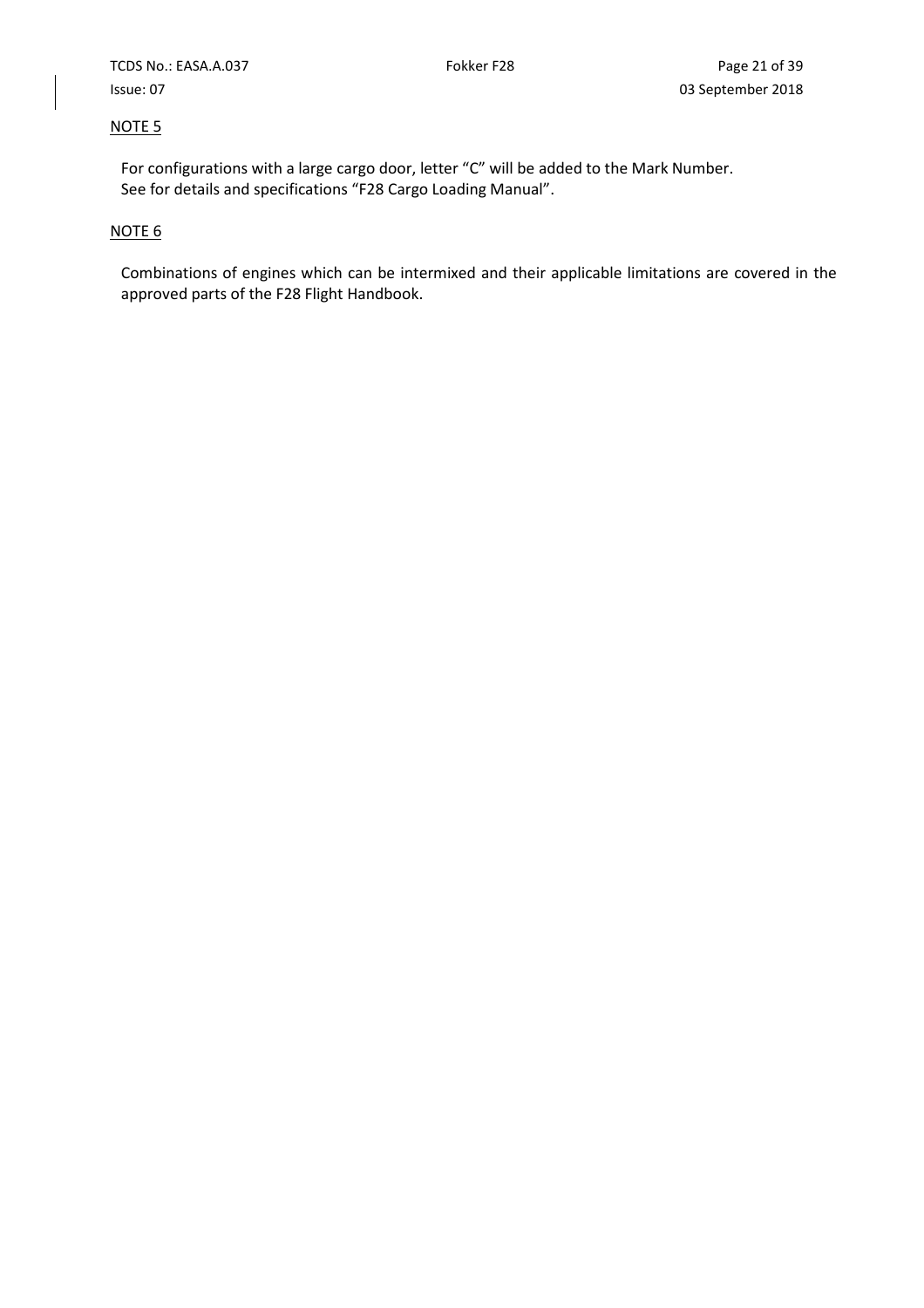## **SECTION 3 – "FOKKER 100" AND "FOKKER 70" SERIES**

## **I. Model F28 Mark 0100**

## F28 Mark 0100, application for Type Certificate on March 25, 1983; approved November 20, 1987

The F28 Mark 0100 (based on the F28 Mark 4000) has two Rolls-Royce Tay high by-pass ratio engines with thrust reversers; extensive use of composites; increased fuselage length by 18.83 feet with plugs forward and aft of the wing; increased wing span by 9.8 feet; increased wing chord and improved aerodynamics with extended leading and trailing edges; increased horizontal stabilizer span by 4.6 feet; new flaps, larger ailerons, strengthened landing gear with new wheels and brakes; increased passenger count from 85 to 109 in the basic version; increased maximum weights; advanced digital electronic flight deck with integrated flight management system; autopilot/flight director, including CAT III autoland capability, and thrust management system; electronic flight instrument displays and full ARINC avionics.

Fuel capacity, max operating speed and maximum operating altitude remain the same.

## **1. Engine**

Two (2) Rolls Royce two shaft high bypass ratio Jet Engines with thrust reversers: Tay 620-15, or TAY 650-15.

Note: Tay 650-15/10 and Tay 620-15/20 engines are the approved configuration specific build standards of Tay 650-15 and Tay 620-15 engines respectively

#### **2. Approved Fuel and Oil**

For the eligible engine fuels and oil specifications refer to the approved Airplane Flight Manual for the applicable aircraft serial number.

#### **3. Fuel Capacity**

Usable fuel tank quantity (standard bag tank configuration) and auxiliary fuel tank system (if installed)

|                    | Wing tanks | Center tank | Aux tank<br>(if installed) | Total<br>(without/with aux tank) |
|--------------------|------------|-------------|----------------------------|----------------------------------|
| Liters             | 9680       | 3140        | 4700                       | 12820/17520                      |
| US gallons         | 2557       | 830         | 1242                       | 3387/4629                        |
| <b>IMP</b> gallons | 2130       | 691         | 1034                       | 2821/3855                        |

Usable fuel tank quantity (Integral Center Wing Tank configuration, which is standard from a/c s/n 11442 and up)

|                    | Wing tanks | Center tank | Total |
|--------------------|------------|-------------|-------|
| Liters             | 9640       | 3725        | 13365 |
| US gallons         | 2547       | 984         | 3531  |
| <b>IMP</b> gallons | 2121       | 819         | 2940  |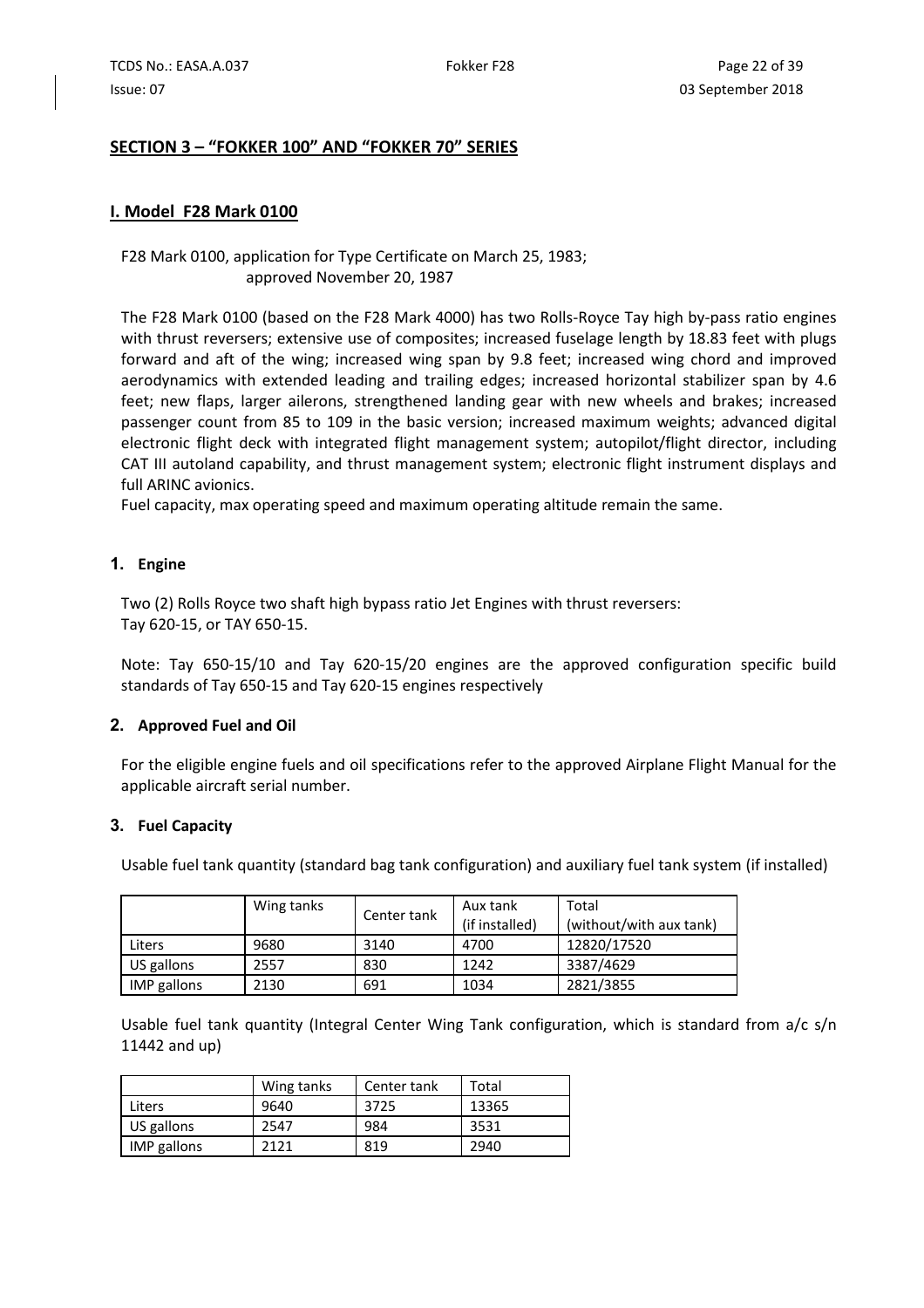#### **4. Engine Limitations**

|                               | RR Tay 620-15 | RR Tay 650-15 |
|-------------------------------|---------------|---------------|
| l Static thrust at sea level: |               |               |
| l - take-off (5 min)*         | 6,161 daN     | 6,717 daN     |
| l - max. continuous           | 5,994 daN     | 6.228 daN     |

\* In the event of an engine failure 10 minutes for the remaining engine.

For other engine limitations refer to the approved Airplane Flight Manual for the applicable aircraft serial number.

#### **5. APU type**

Garret GTCP 36-150(R) or GTCP 36-150 (RR).

#### **6. APU limits**

Refer to the approved Airplane Flight Manual.

#### **7. APU Fuels**

Eligible APU fuels are listed in the approved Airplane Flight Manual for the applicable aircraft serial number.

#### **8. Airspeed Limits**

Refer to the approved Airplane Flight Manual for the applicable aircraft serial number.

#### **9. Maximum operating pressure altitude**

35 000 ft.

#### **10. Maximum Weights**

| Max. Taxi weight:      | 41,225 kg (90,875 lbs) |
|------------------------|------------------------|
| Max. Take-off weight:  | 40,995 kg (90,375 lbs) |
| Max. Landing weight:   | 39,915 kg (88,000 lbs) |
| Max. Zero Fuel weight: | 36,740 kg (81,000 lbs) |
| or                     |                        |
| Max. Taxi weight:      | 42,230 kg (93,100 lbs) |
| Max. Take-off weight:  | 41,995 kg (92,590 lbs) |
| Max. Landing weight:   | 39,915 kg (88,000 lbs) |
| Max. Zero Fuel weight: | 36,740 kg (81,000 lbs) |
| or                     |                        |
| Max. Taxi weight:      | 43,320 kg (95,500 lbs) |
| Max. Take-off weight:  | 43,090 kg (95,000 lbs) |

Max. Landing weight: 38,780 kg (85,500 lbs)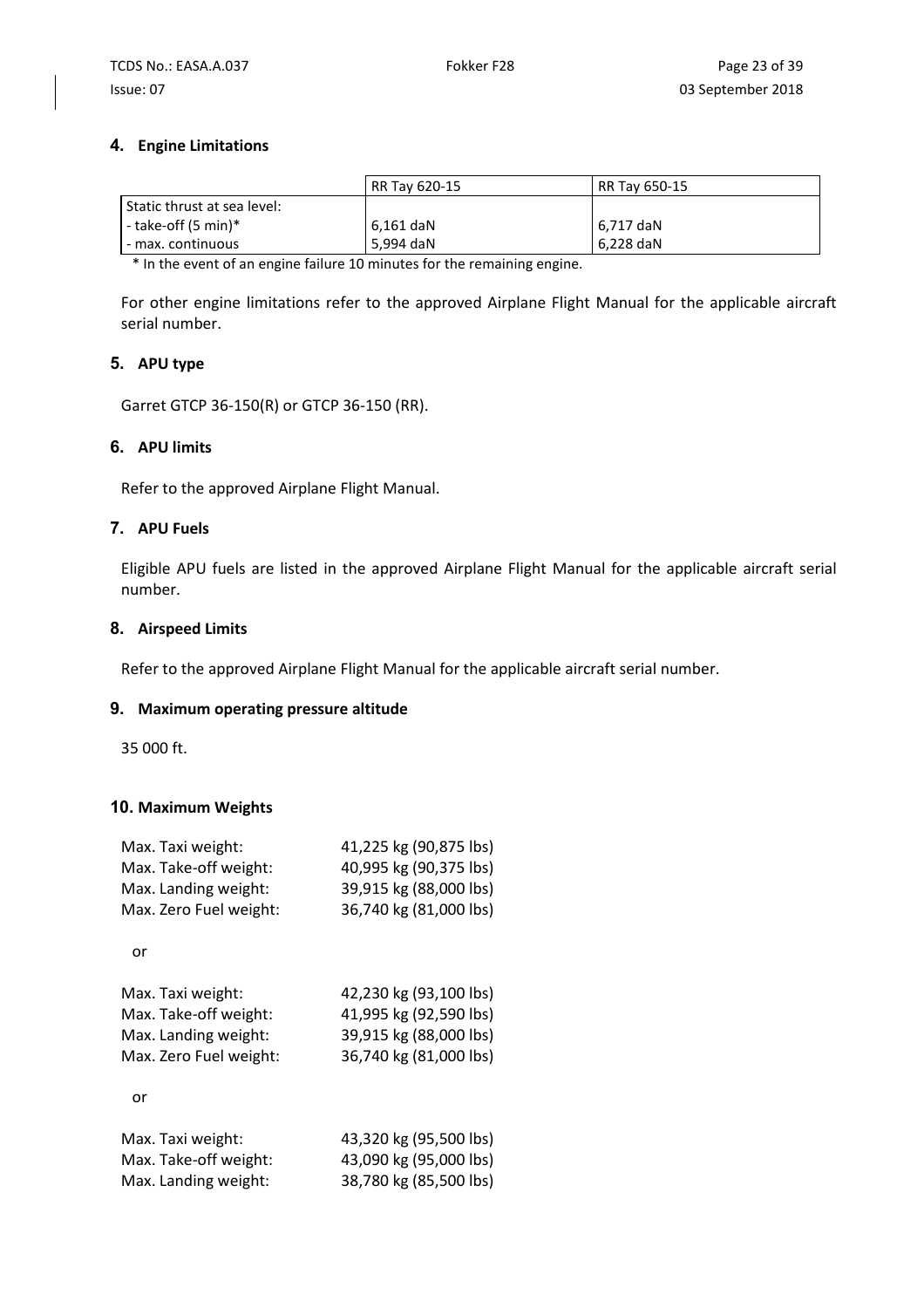Max. Zero Fuel weight: 35,835 kg (79,000 lbs)

When modified in accordance with approved Service Bulletin SBF100-51-001 or 100-51-016:

| Max. Taxi weight:      | 44,680 kg (98,500 lbs) |
|------------------------|------------------------|
| Max. Take-off weight:  | 44,450 kg (98,000 lbs) |
| Max. Landing weight:   | 39,915 kg (88,000 lbs) |
| Max. Zero Fuel weight: | 36,740 kg (81,000 lbs) |

When modified in accordance with approved Service Bulletin SBF100-51-010:

| Max. Taxi weight:      | 46,040 kg (101,500 lbs) |
|------------------------|-------------------------|
| Max. Take-off weight:  | 45,810 kg (101,000 lbs) |
| Max. Landing weight:   | 39,915 kg (88,000 lbs)  |
| Max. Zero Fuel weight: | 36,740 kg (81,000 lbs)  |

When modified in accordance with approved Service Bulletin SBF100-51-012:

| Max. Taxi weight:      | 44,225 kg (97,500 lbs) |
|------------------------|------------------------|
| Max. Take-off weight:  | 43,995 kg (97,000 lbs) |
| Max. Landing weight:   | 39,915 kg (88,000 lbs) |
| Max. Zero Fuel weight: | 36,740 kg (81,000 lbs) |

When modified in accordance with approved Service Bulletin SBF100-51-017:

| Max. Taxi weight:      | 44,680 kg (98,500 lbs) |
|------------------------|------------------------|
| Max. Take-off weight:  | 44,450 kg (98,000 lbs) |
| Max. Landing weight:   | 39,915 kg (88,000 lbs) |
| Max. Zero Fuel weight: | 37,420 kg (82,500 lbs) |

Remark: For aircraft in service the Maximum Weights may only be altered on basis of an approved Service Bulletin.

#### **11. C.G. Range**

Refer to the approved Airplane Flight Manual for the applicable aircraft serial number.

#### **12. Levelling Means**

Two levelling pins are installed on RH side of the nose gear bay for checking the longitudinal level of the aircraft.

Two brackets are installed near the aft wall of the APU compartment for checking the lateral level of the aircraft.

#### **13. Minimum Flight Crew**

2 (Pilot and Co-pilot).

#### **14. Maximum Passenger Seating Capacity**

See Chapter III - NOTE 4a and 4d.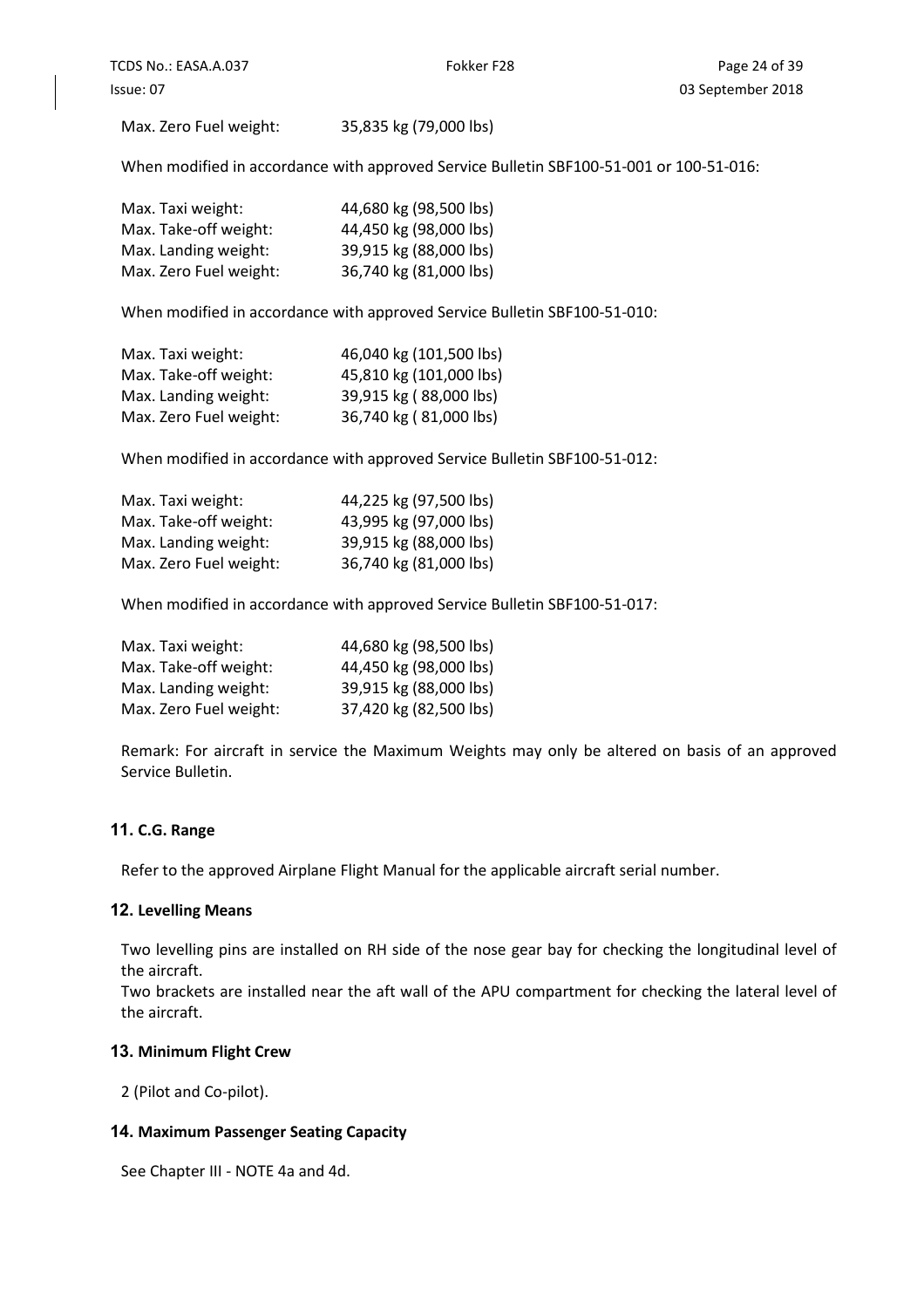## **15. Maximum baggage**

Refer to the appropriate document "Basic Weight and Balance Information".

## **16. Serial Numbers Eligible**

11244 thru 11507, 11509, 11511 through 11520, 11522, 11523 and 11527.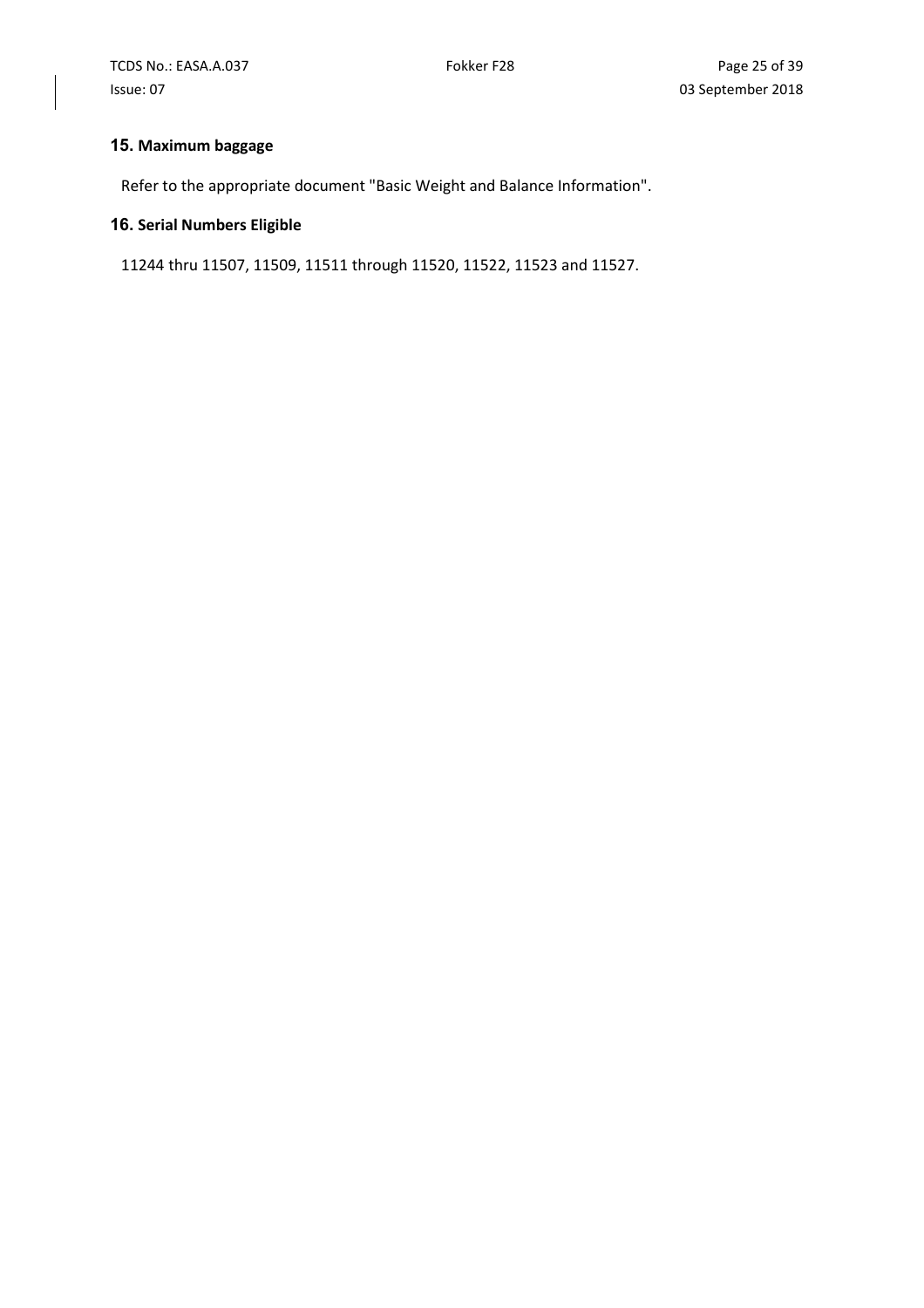## **II. Model F28 Mark 0070**

F28 Mark 0070, application for Type Certificate on February 3, 1992; approved 14 October 1994

The F28 Mark 0070 model is derived from the F28 Mark 0100 and differs only in the fuselage length being reduced by 4.623 meters (182 inches).

#### **1. Engine**

Two (2) Rolls Royce two shaft high bypass ratio Jet Engines with thrust reversers: Tay 620-15.

#### **2. Approved Fuel & Oil**

For the eligible engine fuels and oil specifications refer to the approved Airplane Flight Manual for the applicable aircraft serial number.

#### **3. Fuel Capacity**

Usable fuel tank quantity (standard two tank configuration)

|                    | Wing tanks |
|--------------------|------------|
| Liters             | 9640       |
| US gallons         | 2547       |
| <b>IMP</b> gallons | 2121       |

Usable fuel tank quantity (with optional Integral Centre Wing Tank)

|                    | Wing tanks | Center tank | Total |
|--------------------|------------|-------------|-------|
| Liters             | 9640       | 3725        | 13365 |
| US gallons         | 2547       | 984         | 3531  |
| <b>IMP</b> gallons | 2121       | 819         | 2940  |

#### **4. Engine Limitations**

See Mark 0100.

#### **5. APU Type**

Garret GTCP 36-150 (RR).

#### **6. APU Limits**

Same as Mark 0100.

## **7. APU Fuels**

Eligible APU fuels are listed in the approved Airplane Flight Manual for the applicable aircraft serial number.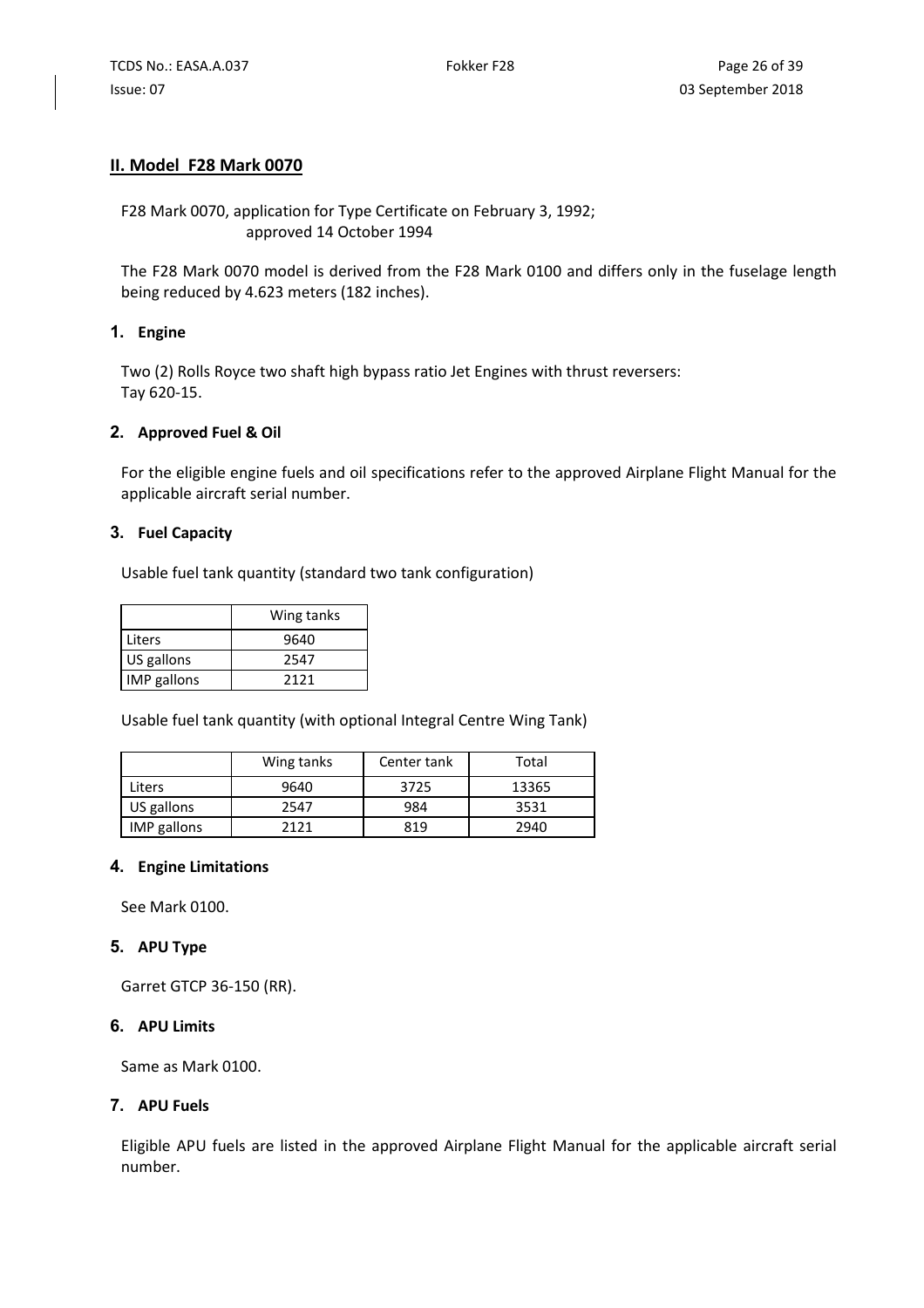## **8. Airspeed Limits**

Refer to the approved Airplane Flight Manual for the applicable aircraft serial number.

#### **9. Maximum operating pressure altitude**

35 000 ft.

#### **10. Maximum Weights**

| 36,965 kg (81,500 lbs) |
|------------------------|
| 36,740 kg (81,000 lbs) |
| 34,020 kg (75,000 lbs) |
| 31,975 kg (70,500 lbs) |
|                        |

or

| Max. Taxi weight:      | 38,325 kg (84,500 lbs) |
|------------------------|------------------------|
| Max. Take-off weight:  | 37,995 kg (83,760 lbs) |
| Max. Landing weight:   | 34,020 kg (75,000 lbs) |
| Max. Zero Fuel weight: | 32,655 kg (72,000 lbs) |

or

| Max. Taxi weight:      | 38,325 kg (84,500 lbs) |
|------------------------|------------------------|
| Max. Take-off weight:  | 37,995 kg (83,760 lbs) |
| Max. Landing weight:   | 36,740 kg (81,000 lbs) |
| Max. Zero Fuel weight: | 32,655 kg (72,000 lbs) |

When modified in accordance with approved Service Bulletin SBF100-51-011:

| Max. Taxi weight:      | 41,960 kg (92,500 lbs) |
|------------------------|------------------------|
| Max. Take-off weight:  | 41,730 kg (92,000 lbs) |
| Max. Landing weight:   | 36,740 kg (81,000 lbs) |
| Max. Zero Fuel weight: | 33,565 kg (74,000 lbs) |

When modified in accordance with approved Service Bulletin SBF100-51-013:

| Max. Taxi weight:      | 38,325 kg (84,500 lbs) |
|------------------------|------------------------|
| Max. Take-off weight:  | 38,100 kg (84,000 lbs) |
| Max. Landing weight:   | 35,830 kg (79,000 lbs) |
| Max. Zero Fuel weight: | 32,655 kg (72,000 lbs) |

When modified in accordance with approved Service Bulletin SBF100-51-014:

| Max. Taxi weight:      | 40,140 kg (88,500 lbs) |
|------------------------|------------------------|
| Max. Take-off weight:  | 39,915 kg (88,000 lbs) |
| Max. Landing weight:   | 36,740 kg (81,000 lbs) |
| Max. Zero Fuel weight: | 33,565 kg (74,000 lbs) |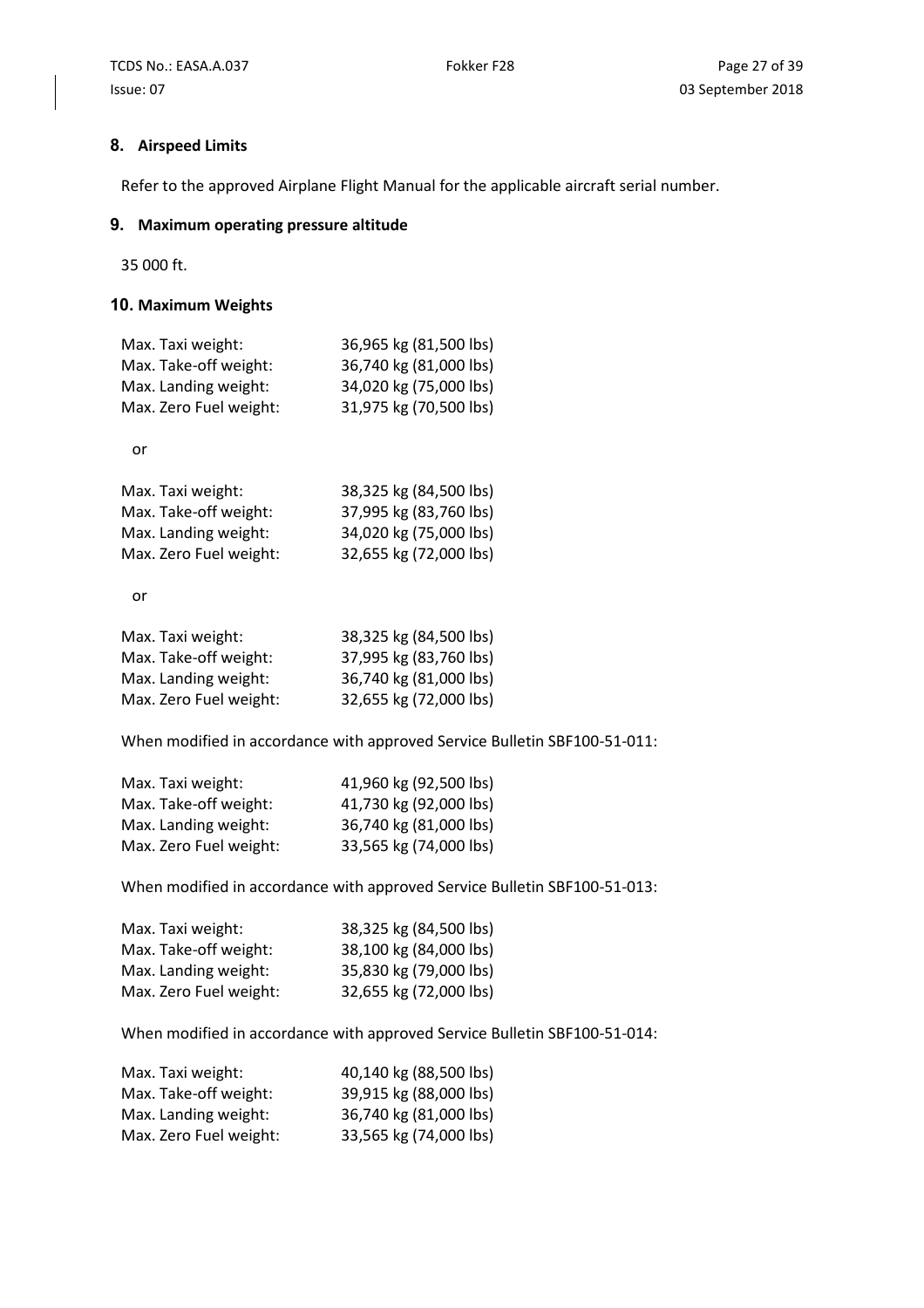When modified in accordance with approved Service Bulletin SBF100-51-015:

| Max. Taxi weight:      | 38,325 kg (84,500 lbs) |
|------------------------|------------------------|
| Max. Take-off weight:  | 38,100 kg (84,000 lbs) |
| Max. Landing weight:   | 36,740 kg (81,000 lbs) |
| Max. Zero Fuel weight: | 32,655 kg (72,000 lbs) |

When modified in accordance with approved Service Bulletin SBF100-51-019:

| Max. Taxi weight:      | 38,325 kg (84,500 lbs) |
|------------------------|------------------------|
| Max. Take-off weight:  | 37,995 kg (83,760 lbs) |
| Max. Landing weight:   | 34,020 kg (75,000 lbs) |
| Max. Zero Fuel weight: | 32,655 kg (72,000 lbs) |

When modified in accordance with approved Service Bulletin SBF100-51-020:

| Max. Taxi weight:      | 38,325 kg (84,500 lbs) |
|------------------------|------------------------|
| Max. Take-off weight:  | 37,995 kg (83,760 lbs) |
| Max. Landing weight:   | 36,740 kg (81,000 lbs) |
| Max. Zero Fuel weight: | 32,655 kg (72,000 lbs) |

When modified in accordance with approved Service Bulletin SBF100-51-022:

| Max. Taxi weight:      | 38,325 kg (84,500 lbs) |
|------------------------|------------------------|
| Max. Take-off weight:  | 37,400 kg (82,450 lbs) |
| Max. Landing weight:   | 36,740 kg (81,000 lbs) |
| Max. Zero Fuel weight: | 33,565 kg (74,000 lbs) |

When modified in accordance with approved Service Bulletin SBF100-51-023:

| Max. Taxi weight:      | 38,325 kg (84,500 lbs) |
|------------------------|------------------------|
| Max. Take-off weight:  | 37,000 kg (81,572 lbs) |
| Max. Landing weight:   | 36,740 kg (81,000 lbs) |
| Max. Zero Fuel weight: | 33,565 kg (74,000 lbs) |

When modified in accordance with approved Service Bulletin SBF100-51-024:

| Max. Taxi weight:      | 38,325 kg (84,500 lbs) |
|------------------------|------------------------|
| Max. Take-off weight:  | 36,740 kg (81,000 lbs) |
| Max. Landing weight:   | 36,740 kg (81,000 lbs) |
| Max. Zero Fuel weight: | 33,565 kg (74,000 lbs) |

Remark: For aircraft in service the Maximum Weights may only be altered on basis of an approved Service Bulletin.

#### **11. C.G. Range**

Refer to the approved Airplane Flight Manual for the applicable aircraft serial number.

#### **12. Levelling Means**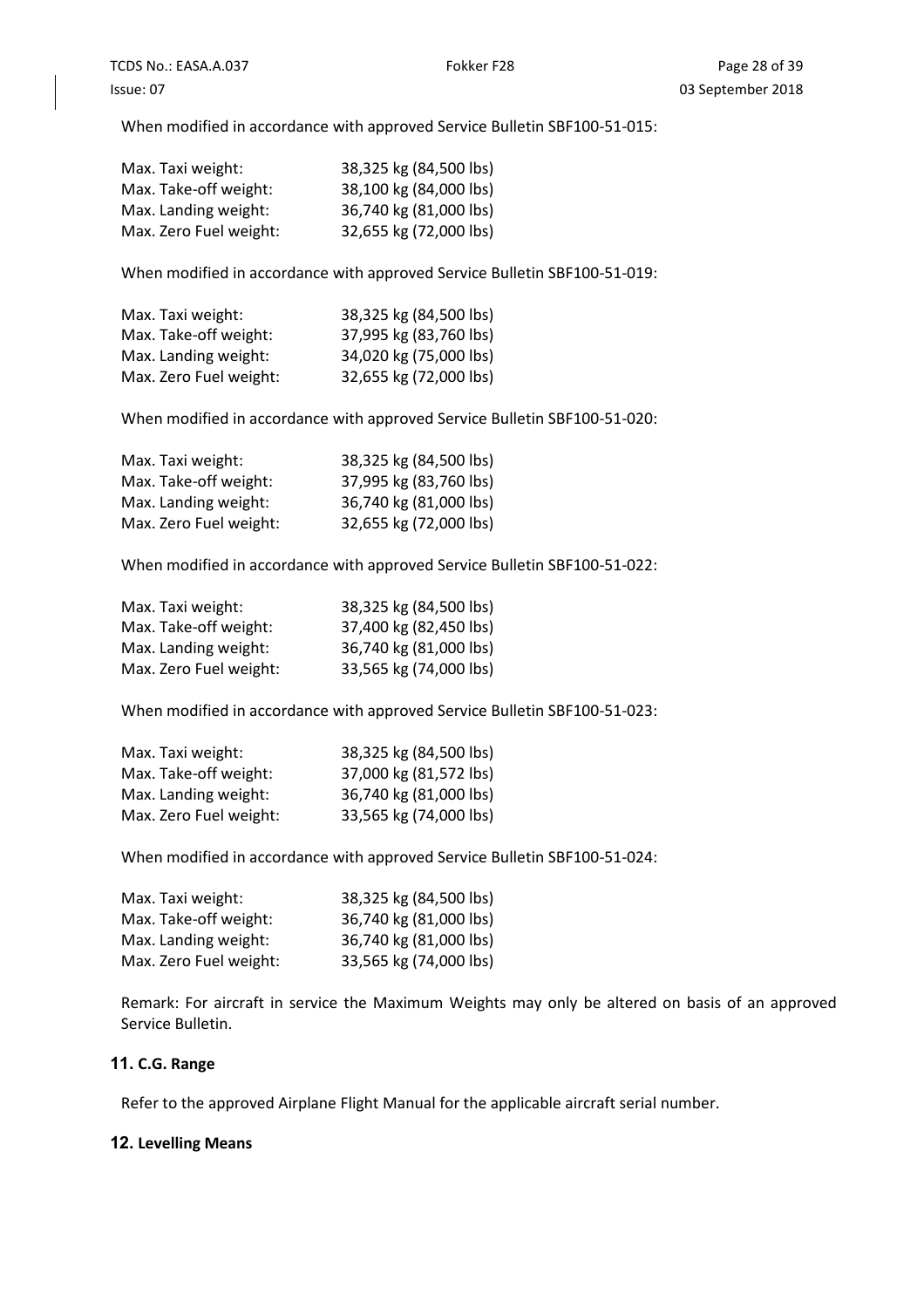Two levelling pins are installed on RH side of the nose gear bay for checking the longitudinal level of the aircraft.

Two brackets are installed near the aft wall of the APU compartment for checking the lateral level of the aircraft.

## **13. Minimum Flight Crew**

2 (Pilot and Co-pilot).

#### **14. Maximum Passenger Seating Capacity**

See Chapter III - NOTE 4a and 4b.

#### **15. Maximum Baggage**

Refer to the appropriate document "Basic Weight and Balance Information".

## **16. Serial Numbers Eligible**

11521 - 11528 - 11529 - 11532 - 11536 thru 11541 - 11543 - 11545 - 11547 - 11549 - 11551 - 11553 through 11583, 11585.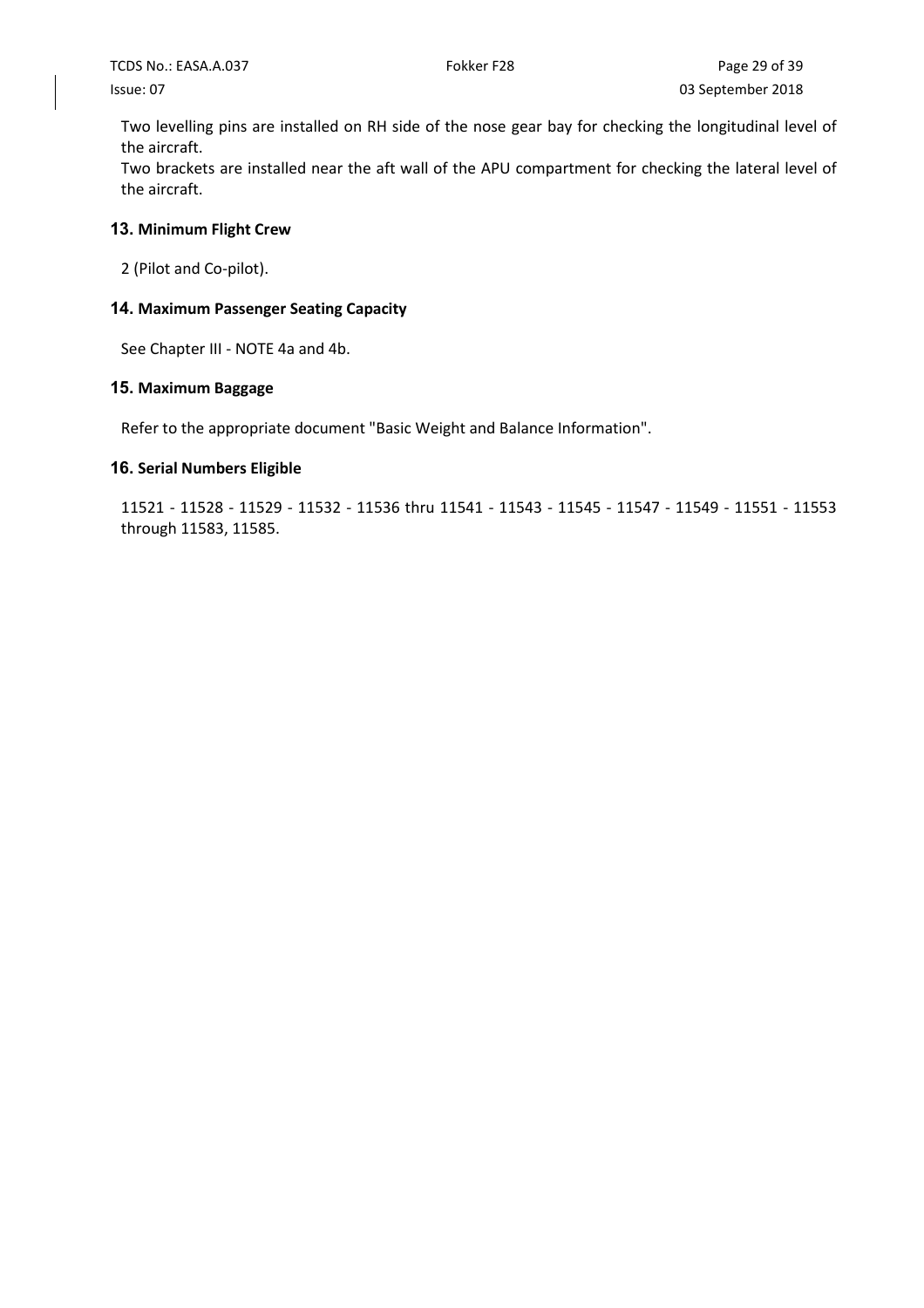## **III. Data pertinent to Mark 0100 and 0070**

#### **1. Equipment**

The basic required equipment as prescribed in the applicable airworthiness regulations must be installed in the aircraft for certification.

The approved Airplane Flight Manual issued for the Applicable aircraft serial number.

#### **2. Certification Basis for Model F28 Mark 0100**

As detailed in **IP G-1** the Certification Basis for the Model F28 Mark 0100 is established as follows:

1 JAR 25 Change 9, dated 30 November 1982, Amendment 83/1 to JAR Change 9 as far as adopting FAR Part 25 Amendment 25-54 and Amendment 86/1 to JAR 25 Change 11, dated 16 June 1986, as far as adopting FAR Part 25 Amendments 25-58, 25-59 and 25-60 except for the following JAR 25 paragraphs for which compliance has been shown with FAR Part 25 with the Amendments as noted:

 25.109 Amdt 25-41 25.775(d) Amdt 25-56 (cockpit windows only)

Exemptions: none.

Special Conditions were issued for

- Lightning strike protection from indirect effects in relation to JAR 25.1309(a)(c)(d)(g)
- Thrust reverser loads
- Static ground loads conditions in relation to JAR 25X 519(b)(2)
- Anti-collision light system in relation to JAR 25.1401(b)
- Operation without normal electrical power in relation to JAR 25 ACJ 25.1351(d)
- 2 ICAO Annex 16, Volume I, chapter 3 Amendment 5
- 3 ICAO Annex 16, Volume II
- 4 FAR Part 121 Amendment 121-185
- 5 JAR AWO change 1, dated 27th November 1985 and NPA 25F-160 to JAR 25 and the interpretations laid down in RLD Issue Paper G-5.
- 6 RLD certification criteria for Electronic displays laid down in RLD document LI/LW/85-059 incorporated in Issue Paper E-3.
- 7 Compliance with the optional Ice Protection Requirements as stated in JAR 25.1419 Change 9 has been established.
- 8 Smoke and toxicity requirements as specified in Issue Paper G13. From s/n 11390 onwards changed into heat release and smoke requirements as introduced with JAR 25.853 Change 13.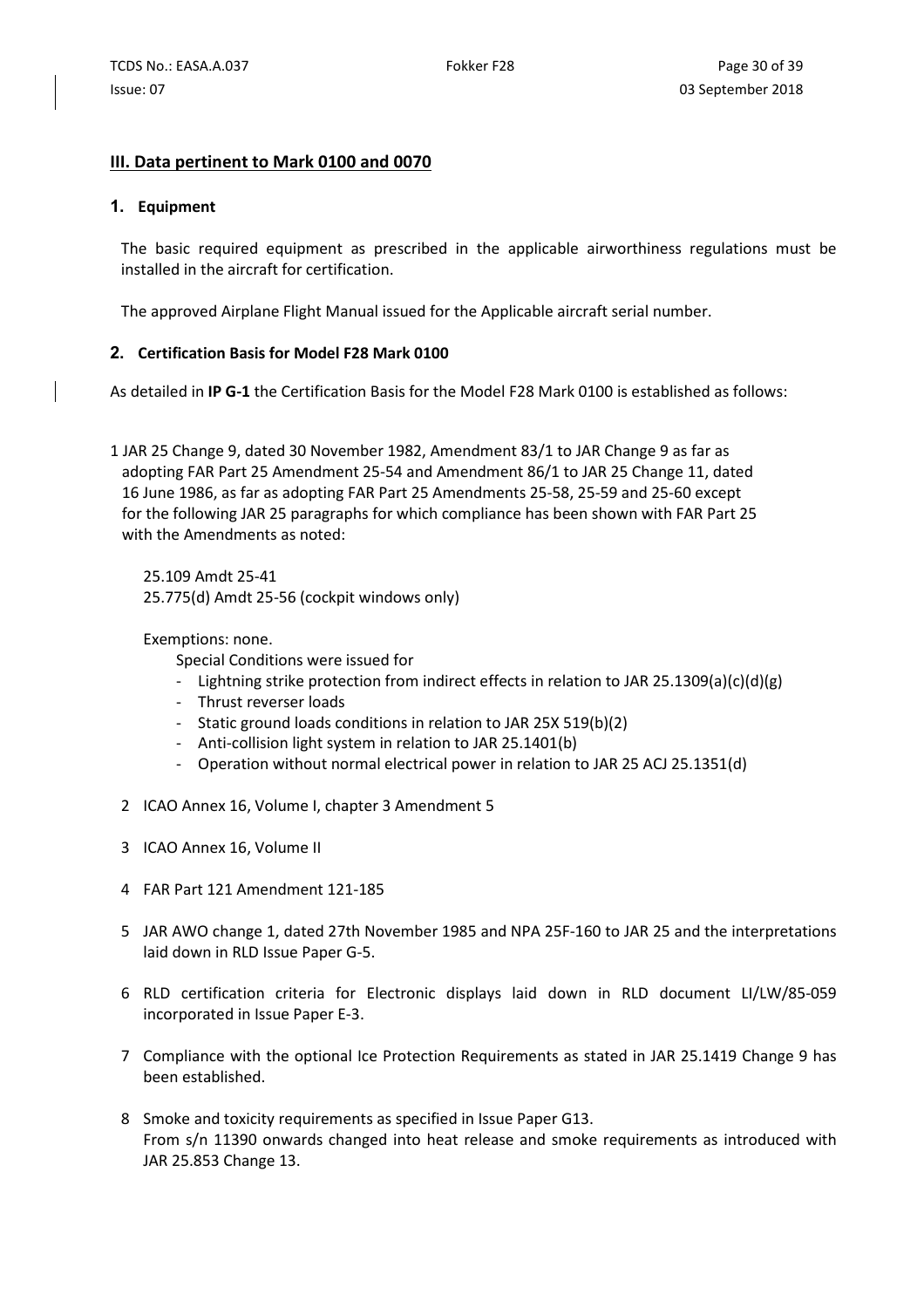Changes compliant with JAR 25.853 Change 13 including Amendments 90/1, 91/1 and 93/1 or a higher amendment level may be installed on all aircraft serial numbers.

9 Compliance with JAR 25.783 Change 10 has been shown for all doors except the pax door with integral stair.

In addition compliance has been shown with:

- a) FAR 25.791(d) & (d) as amended by Amdt. 25-72.
- b) JAR 25.783 Change 10 for the pax. door with integral stair when modified in acc. with approved Service Bulletin SBF100-52-044 (standard incorporated from s/n 11442 onwards) and approved Service Bulletin SBF100-53-080 (standard incorporated in a/c s/n 11461, 11462, 11470, 11472, 11473, 11496, 11497, 11500, 11503, 11505, 11509, 11511, 11516 and 11518).
- 10 JAR 25 (at Change 13 including Amdt 93/1) paragraph 561, 783(j), 785(a), 785(b), 785(d), 785(h), 785(j), 785(k), 787, 789, 791(a), 791(b) (including FAR 25.791(e) as amended by Amdt. 25-72), 793, 807(d), 809(b)(2), 810(c), 811(a), 811(b), 811(c), 811(d), 811(e)(intro), 811(e)(1), 811(e)(2) (at Change 14, including FAR 25.811(e)(2) as amended by Amdt. 25-79), 811(e)(4), 811(g), 812(b)(1), 812(e), 813, 815, 817 and 851(a)(1) for F28 Mark 0100 a/c equipped with the jetline interior (a/c s/n 11487, 11492 thru 11495, 11497, 11503 and 11509 or modified in accordance with ECR 95533 or ECR 96149).

For the F28 Mark 0100 a/c s/n 11487, 11492 thru 11495, 11497, 11503 and 11509 the cabin safety related items in the interior, including the cabin lay-out, comply with the cabin safety standards and interpretations according to the certification basis as contained in Fokker report FS-28-68.

- 11 CRI H-01 Enhanced Airworthiness Programme for Aeroplane Systems ICA on EWIS.
- 12 For aircraft with an Auxiliary Fuel Tank System according to ECR015347/FS-N606 installed compliance has been demonstrated with CRI C-12: Fuel Tank Crashworthiness.
- 13 For aircraft with an Auxiliary Fuel Tank System according to ECR015347/FS-N606 installed compliance has been demonstrated with CRI E-06: Flammability Risk Reduction Auxiliary Fuel Tank System.
- 14 For aircraft with an GPS-WAAS system according to Service Bulletin SBF100-34-103 installed compliance has been demonstrated with CRI F-20: Installation of GPS-WAAS.
- 15 For aircraft equipped with a reinforced security cockpit door according to Service Bulletin SBF100- 52-070 compliance has been demonstrated with CRI D-14: Reinforced Security Cockpit Door.
- 16. For aircraft equipped for operation at high elevation airfields according to Service Bulletin SBF100-21-079 compliance has been demonstrated with CRI D-15: Operation at High Elevation Airfields.
- 17 Compliance has been demonstrated to the following optional requirement: Ditching, FAR § 25.801.
- 18 Compliance has been demonstrated with CRI D-10: On Ground Wing Leading Edge Heating System.
- 19 CRI F-23 Non-rechargeable Lithium Battery Installations (applicable for new installations)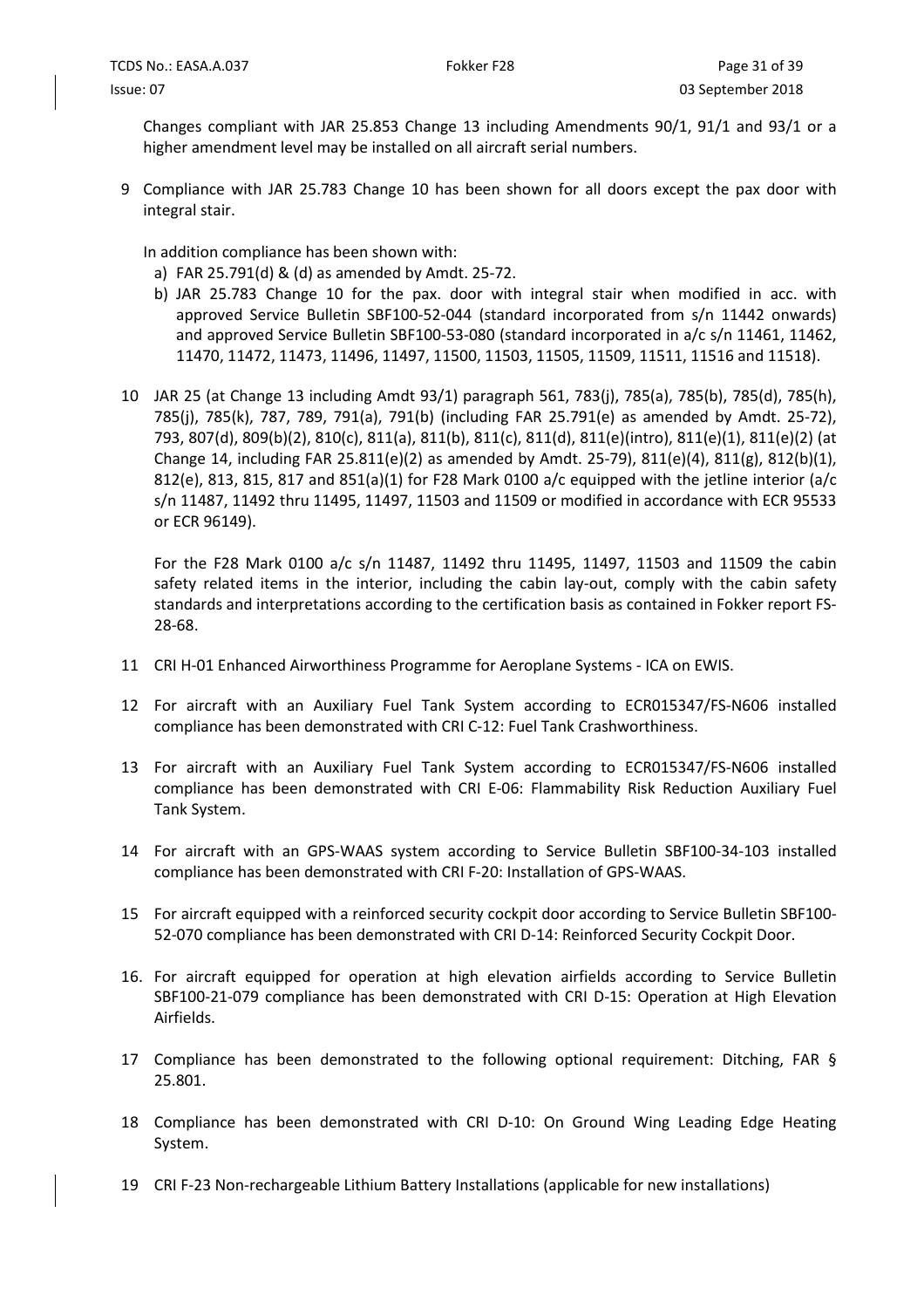## **3. Certification Basis for Model F28 Mark 0070**

As detailed in **CRI A-1** the Certification Basis for the Model F28 Mark 0070 is established as follows:

Based on the differences between the F28 Mark 0070 and the F28 Mark 0100 and taking into account the criteria given in JAA Information Leaflet no. 18, RLD accepts that the F28 Mark 0070 can be considered as a "non-significant major change". This position is contained in RLD letter LI/LW/92.1537 dated February 26, 1992.

Consequently the F28 Mark 0100 certification basis is applicable to the F28 Mark 0070 plus those JAR 25 requirements effective on February 3, 1992 which are directly related to components or areas affected by the change.

Fokker also has to consider those JAA NPA's which are being regarded as safety critical based on general experience.

1 Mandatory Airworthiness Requirements

JAR 25 Change 9, dated 30 November 1982, Amendment 83/1 to JAR Change 9 as far as adopting FAR Part 25 Amendment 25-54 and Amendment 86/1 to JAR 25 Change 11, dated 16 June 1986, as far as adopting FAR Part 25 Amendments 25-58, 25-59 and 25-60 except for the following JAR 25 paragraphs for which compliance has been shown with FAR Part 25 with the Amendments as noted:

FAR 25.775(d) Amdt. 25-56 (cockpit window only) (CRI C-7).

The following paragraphs of JAR 25 Change 13 and Orange Paper 90/1 and 91/1 are applicable to components and area's affected by the change.

- Performance JAR 25.101 through JAR 25.125, JAR 25.1587 and JAR 25X1591 as amended by Special Conditions based on NPA 25.B, D, G-2.44.
- Flight Handling JAR 25.143 through JAR 25X261.

| Airplane Flight Manual |  |  |                                       | JAR 25.1581 through JAR 25X1591 as amended by Special |  |
|------------------------|--|--|---------------------------------------|-------------------------------------------------------|--|
|                        |  |  | Condition based on NPA 25B, D, G-244. |                                                       |  |

In the following airworthiness requirements and environmental requirements apply:

- JAR AWO Change 1 for autoland operations in low visibility Conditions and Category 2 and Category 3 approaches.
- JAR E Change 7 for engine certification.
- JAR APU Change 2 for APU certification.
- ICAO Annex 16 Volume I, Chapter III Aircraft Noise, third edition 1993.
- ICAO Annex 16 Volume II, Aircraft Engine emissions revised 1988.
- 2 "Elect to Comply" Airworthiness Requirements

Fokker Aircraft B.V. elects to comply with the following JAR 25 paragraphs as per JAR 25 Change 13 including Amendment 90/1, 91/1 and 93/1 (Orange Papers):

JAR 25.020, 021, 023, 025, 027, 029, 031, 365(e), (f) and (g) (for flight deck internal door, all 3 sub paragraphs), 561 (for passenger-, flightdeck- and cargo compartments and the engine mounting), 772, 783, 785, 787, 789, 791 (including FAR 25.791(e) as amended by Amdt. 25-72), 793, 803, 807, 809, 810,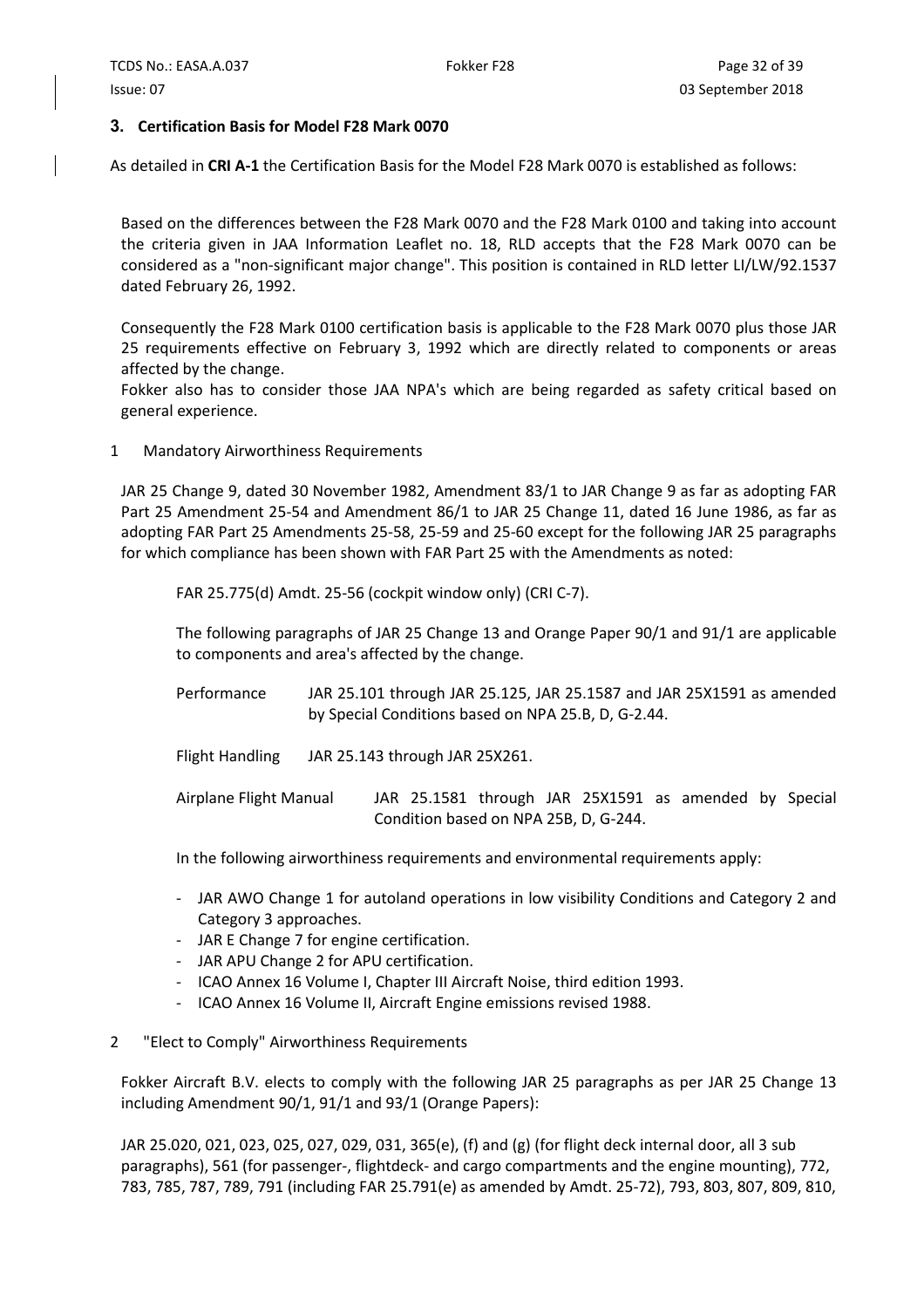811 (JAR/FAR § 25.811(e)(2) as amended by Change 14 resp. Amdt. 25-79), 812, 813, 815, 817, 851, 853, 854, 855 (CRI D-8), 857 & 869(a).

For the F28 Mark 0070 the cabin safety related items in the interior, including the cabin lay-out, comply with the cabin safety standards and interpretations according to the certification basis as contained in Fokker report FS-28-57.

NPA 25B-215 Stall and Stall warning Speeds and Manoeuvre Capability (CRI B-7). NPA 25D-162 Landing Gear Warning (also partly equivalent Safety Finding) (CRI D-4). JAR 25.305(d), 341, 351(b) Gust Requirements (CRI C-8).

FAR 25.801 Ditching

Passengers seats are dynamically tested in accordance with JAR 25.562(b), (c)(4), (c)(7) and (c)(8) at Change 13 (not applicable to floor structure and seat tracks).

- 3 Special Conditions due to Novel or Unusual Design Features
	- JAR 25.201 thru 25.207 Ch. 13 & NPA 25B-154 Stick Pusher System (ref. CRI B-6).
	- NPA 25.1309(a)(c)(d)(g) Lightning Strike Protection Indirect Effects (ref. CRI F-6).
	- JAR 25.1301, 25.1309, RTCA Do 178A / EUROCAE ED 12 A Software Certification (ref. CRI F-9).
	- JAR 25 sections, FAA AC's, 25.4 and 90-45a FMS Certification requirements LNAV (ref. CRI F-12).
	- JAR 25 Ch. 9 JAR AWO Ch. 1 Certification Basis AFCAS (also partly General Experience) (ref. CRI F-13)
	- LI/LW/85.059 Display Systems (ref. CRI F-11).
	- For aircraft equipped for steep approach and landing operation in accordance with ECR96701 or Service Bulletin SBF100-22-053 compliance has been demonstrated with CRI B-09: Steep Approach and Landing Operation.
	- Compliance has been demonstrated with CRI D-10: On Ground Wing Leading Edge Heating System.
	- CRI F-23 Non-rechargeable Lithium Battery Installations (applicable for new installations)
- 4 Special Conditions Related to General Experience
	- NPA 25B, D, G-244 Accelerate Stop Distance (ref. CRI B-4).
	- JAR 25.365(e) Ch. 9 Pressurized Cabin Loads (ref. CRI C-1).
	- JAR 25.305(d) Ch. 9 Continuous Turbulence, Lateral (ref. CRI C-2).
	- JAR 25.783, NPA 25D-218 rev. 2 Fuselage Doors, Hatches and Exits (ref. CRI D-2).
	- JAR 25.735 / NPA 25B, D, G-244 Braking Performance (ref. CRI B-8 and CRI D-3).
	- JAR 25.729(e) Flap Handle Gates (ref. CRI D-5).
	- JAR 25.1091, 25.1093 Ch. 13 Powerplant Ice Protection (ref. CRI E-4).
	- JAR 25.1431 Protection from External High Intensity Radiated Fields (ref. CRI F-1).
	- JAR 25.1351(d) Operation without Normal Electrical Power (ref. CRI F-5).
	- JAR 25 Ch. 9/JAR AWO Ch. 1 Certification Basis AFCAS (also partly Novel Features (ref. CRI F-13).
	- Enhanced Airworthiness Programme for Aeroplane Systems ICA on EWIS (ref CRI H-01).
	- For aircraft equipped with a reinforced security cockpit door according to Service Bulletin SBF100- 52-070 compliance has been demonstrated with CRI D-14: Reinforced Security Cockpit Door.
- 5 Equivalent Safety Findings
	- JAR 25.777(e) Location Flap Control Handle (ref. CRI B-1).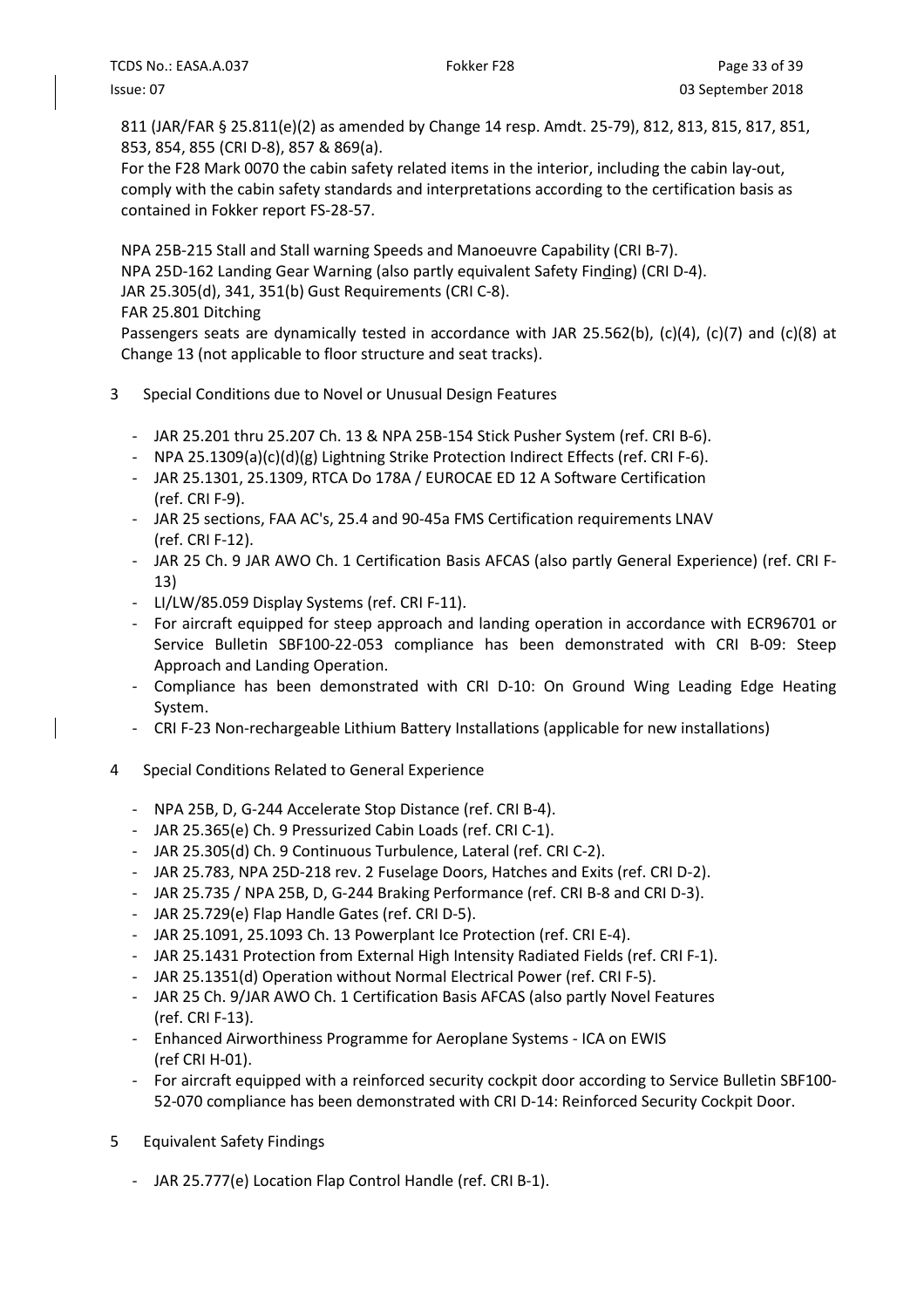- JAR 25.777(g) Flap Control Knob Shape (ref. CRI B-2).
- JAR 25X519(b)(2) Static Ground Load Conditions (ref. CRI C-5).
- JAR 25.333, 335, 479, 729 Stallings Speeds (ref. CRI C-6).
- JAR 25.729(e) Landing Gear Warning (also partly Elect to comply) (ref. CRI D-4).
- JAR 25.807(d)(1) (at Ch. 13 incl. Amdt 93/1) Maximum Certified Passenger Seating Capacity (MCPSC) (ref. CRI D-9).
- JAR 25.855(c), 25.857(d)(1), 25.857(d)(5) Fire Protection requirements for cargo or baggage compartments (ref. CRI D-8).
- JAR 25.1141(e), 25.863(b)(5), Powerplant Controls (ref. CRI E-1).
- JAR 25A.1459(a) APU Parameters on MFDS (ref. CRI E-2).
- JAR 25.1351(b)(5) Generating Systems (ref. CRI F-2).
- JAR 25.1401(f) Anti Collision Light System (ref. CRI F-8).
- JAR 25.1307(g) Ignition Switches (ref. CRI F-15).
- 6 Acceptable Means of Compliance
	- JAR 25.1419 Flight in Icing conditions (ref. CRI B-3).
	- JAR 25.125(a)(9), 1587(b) Landing Field Length Factors (ref. CRI B-5).
	- JAR 25.571, 1529 Damage Tolerance Inspections for PSE's with high crack free lives (ref. CRI C-4).
	- JAR 25.841(b)(3) Cabin Pressurization control system (ref. CRI D-6).
	- JAR 25.901(c), 933(a) Thrust Reverser System (ref. CRI E-3).
	- JAR 25.145(a)(5) Flight Data Recorder (ref. CRI F-3).
	- JAR 25.1457(d)(2) Cockpit Voice Recorder (CVR) (ref. CRI F-4).
	- JAR 25.X899 Lightning Discharge Protection (ref. CRI F-7).
	- Certification Maintenance Requirements (CMR) (ref. CRI G-1).
	- JAR 25.1301, 1309 Modified Menasco MLG (CRI F-14).
	- Compliance has been demonstrated with CRI F-17: Flight Management Computer System VNAV
	- For aircraft with an GPS-WAAS system according to Service Bulletin SBF100-34-103 installed compliance has been demonstrated with CRI F-20: Installation of GPS-WAAS.
	- For aircraft with a Wireless Local Area Network (WLAN) system installed compliance has been demonstrated with CRI F-21: Wireless Local Area Network.

## **4. Operational Suitability Requirements and Data for Model F28 Mark 0070 and 0100**

a. Master Minimum Equipment List (MMEL)

The applicable requirements for MMEL are defined in CRI A-MMEL issue 3.

The MMEL approved following the catch-up process using the above requirements is: "EASA Master Minimum Equipment List, Fokker 70/Fokker 100, Revision Jul 15, 2016", Fokker Services B.V. Engineering Report N°. MMEL-FOKKER100-EASA, issue 1, or later EASA approved revision.

b. Flight Crew Data (FCD)

Not applicable.

c. Cabin Crew Data (CCD)

Not applicable.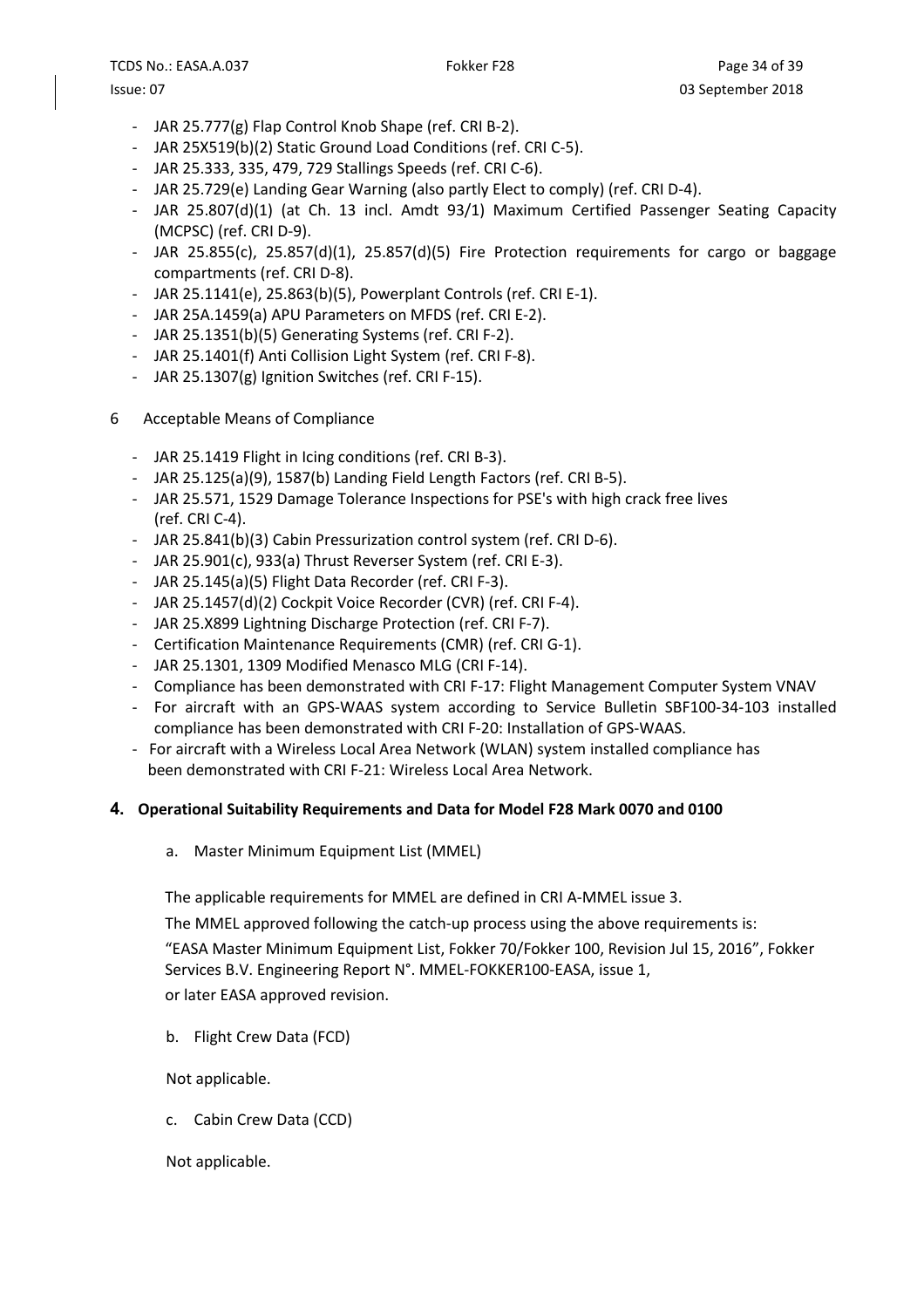d. Simulator Data (SIMD)

Not applicable.

e. Maintenance Certifying Staff Data (MCSD)

Not applicable.

## **5. Notes:**

| NOTE: 1   | a.<br>certification.                                                                                                                                                                                              | Current weight and balance report, including List of Equipment included<br>in the certificated empty weight, interior arrangement and loading<br>instructions must be provided for each aircraft at the time of original |  |  |  |
|-----------|-------------------------------------------------------------------------------------------------------------------------------------------------------------------------------------------------------------------|--------------------------------------------------------------------------------------------------------------------------------------------------------------------------------------------------------------------------|--|--|--|
|           | Unusable Fuel<br>b.<br>the aircraft empty weight.                                                                                                                                                                 | The highest level of the unusable fuel is the level prescribed by the<br>critical flight conditions as defined in JAR 25.959 and must be included in                                                                     |  |  |  |
| Mark 0100 | Unusable drainable:<br>Unusable undrainable:<br>Total:                                                                                                                                                            | For aircraft with the standard fuel systems (incl. center wing bag tanks):<br>50.1 ltr (13.2 US Gal)<br>59.3 ltr (15.7 US Gal)<br>109.4 ltr (28.9 US Gal)                                                                |  |  |  |
|           | For aircraft with the optional integral center wing tank:<br>Unusable drainable:<br>Unusable undrainable:<br>Total:                                                                                               | 45.1 ltr (11.9 US Gal)<br>49.3 ltr (13.0 US Gal)<br>94.4 ltr (24.9 US Gal)                                                                                                                                               |  |  |  |
|           | auxiliary fuel tank system:<br>Unusable drainable:<br>Unusable undrainable:<br>Total:                                                                                                                             | For aircraft with the standard fuel systems (incl. center wing bag tanks) and<br>51.1 ltr (13.5 US Gal)<br>89.3 ltr (23.6 US Gal)<br>140.4 ltr (37.1 US Gal)                                                             |  |  |  |
| Mark 0070 | For aircraft with the standard fuel system:<br>Unusable drainable:<br>Unusable undrainable:<br>Total:<br>For aircraft with the optional integral centerwing tank:<br>Unusable drainable:<br>Unusable undrainable: | 44.1 ltr (11.7 US Gal)<br>41.6 ltr (11.0 US Gal)<br>85.7 ltr (22.6 US Gal)<br>45.1 ltr (11.7 US Gal)<br>46.3 ltr (12.2 US Gal)                                                                                           |  |  |  |
|           | Total:                                                                                                                                                                                                            | 91.4 ltr (24.2 US Gal)                                                                                                                                                                                                   |  |  |  |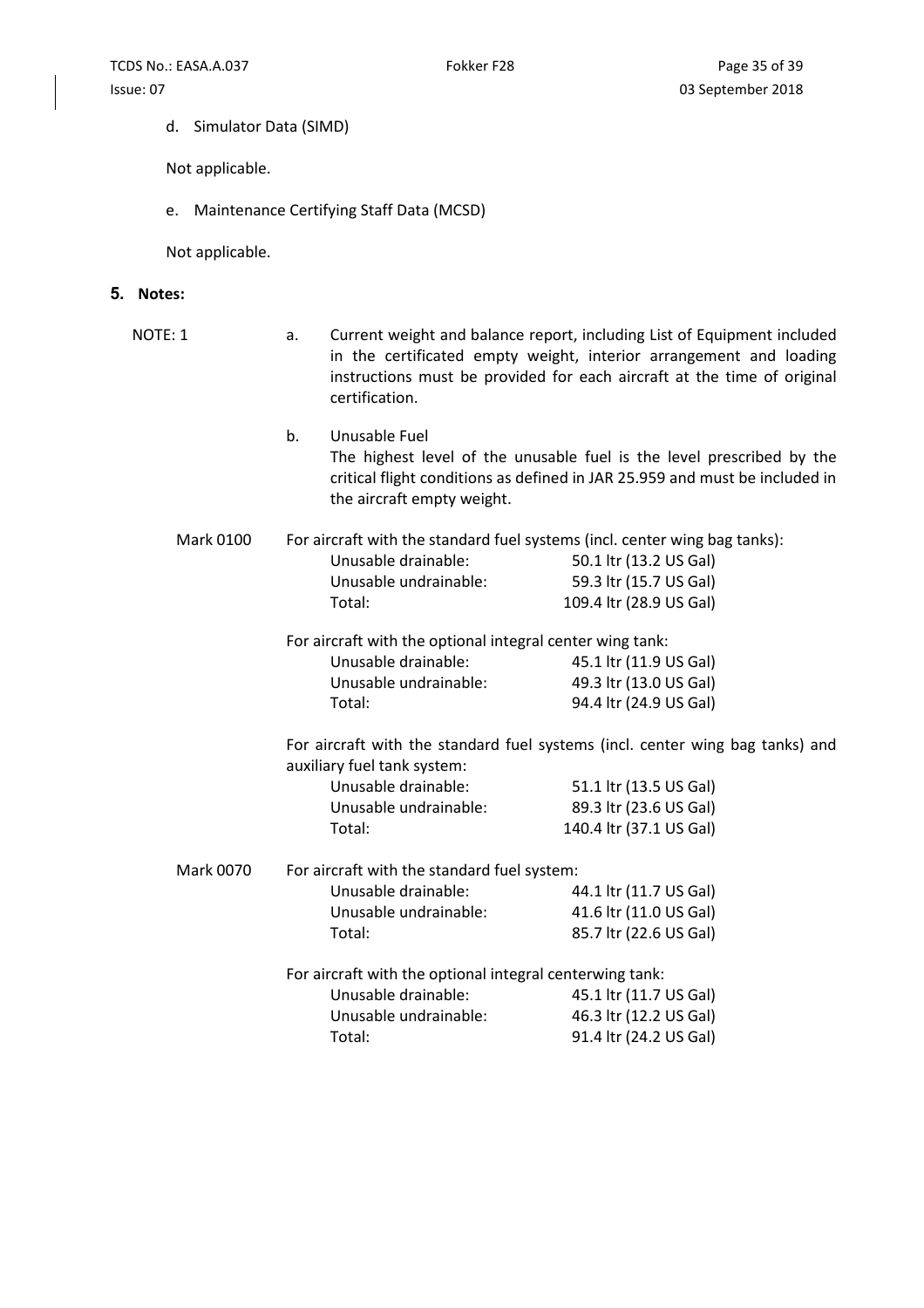| Issue: 07      | 03 September 2018                                                                                                                                                                                                                                                                                                                                                                                                                                                                                                           |
|----------------|-----------------------------------------------------------------------------------------------------------------------------------------------------------------------------------------------------------------------------------------------------------------------------------------------------------------------------------------------------------------------------------------------------------------------------------------------------------------------------------------------------------------------------|
| NOTE: 2        | Airplane operation must be in accordance with the approved AFM. All placards<br>required in either the approved AFM or the Certification Basis must be<br>installed in the airplane in accordance with the applicable Fokker drawings as<br>follows:                                                                                                                                                                                                                                                                        |
| Mark 0100      | Interior placards: drawings D93200 thru D93399<br>$\sim 100$<br>- Exterior placards: drawings D85500 thru D85699<br>Cockpit placards: T.N. F28-61-037                                                                                                                                                                                                                                                                                                                                                                       |
| Mark 0070      | Interior placards: D932**-(*)<br>$\overline{\phantom{a}}$<br>- Exterior placards: D855**-(*)<br>Cockpit placards T.N. F28-61-037                                                                                                                                                                                                                                                                                                                                                                                            |
| NOTE: 3        | In order to meet the certification requirements for continued airworthiness of<br>the aircraft, certain maintenance requirements are classified as MANDATORY<br>and identified as indicated:                                                                                                                                                                                                                                                                                                                                |
|                | - Certification Maintenance Requirements (CMRs): report SE-473.<br>- Airworthiness Limitation Items (ALIs) and Safe Life Items (SLIs): report SE-<br>623<br>Fuel Airworthiness Limitation Items (ALIs) and Critical Deisgn Configuration                                                                                                                                                                                                                                                                                    |
|                | Control Limitations (CDCCLs): report SE-672.<br>All three reports SE-473, SE-623 and SE-672 are referred to in the Maintenance<br>Review Board (MRB) document, Section 06, Appendix 1 "Airworthiness<br>Limitations' and together constitute the Airworthiness Limitations Section.<br>The life limited components must be replaced as indicated in the above<br>mentioned documents and revisions thereto. The inspections must be<br>conducted in accordance with the above mentioned documents and revisions<br>thereto. |
|                | Applicable Airworthiness Directives issued by RLD / CAA-NL / EASA.                                                                                                                                                                                                                                                                                                                                                                                                                                                          |
|                | Further information essential to the proper maintenance of the aircraft is<br>provided in:                                                                                                                                                                                                                                                                                                                                                                                                                                  |
|                | Maintenance Manual (MM);<br>$\overline{\phantom{a}}$<br>Maintenance Planning Document (MPD);<br>Maintenance Review Board (MRB) document - approved;<br>$\overline{\phantom{a}}$<br>Structural Repair Manual (SRM) - approved;<br>Service Bulletins (approved);<br>$\sim$<br>- Service Letters (SL);<br>Special Instructions (SI) - approved.                                                                                                                                                                                |
| NOTE: 4        |                                                                                                                                                                                                                                                                                                                                                                                                                                                                                                                             |
| Mark 0100/0070 | For the standard F28 Mark 0100 interior configuration the<br>a.<br>maximum number of passenger seating capacity demonstrated<br>for emergency evacuation is 109. For the configuration with the<br>additional left hand rear S/E door it is 122. For the approved<br>interior lay-out refer to Fokker drawings D85001 thru D85157,                                                                                                                                                                                          |

TCDS No.: EASA.A.037 TCDS No.: EASA.A.037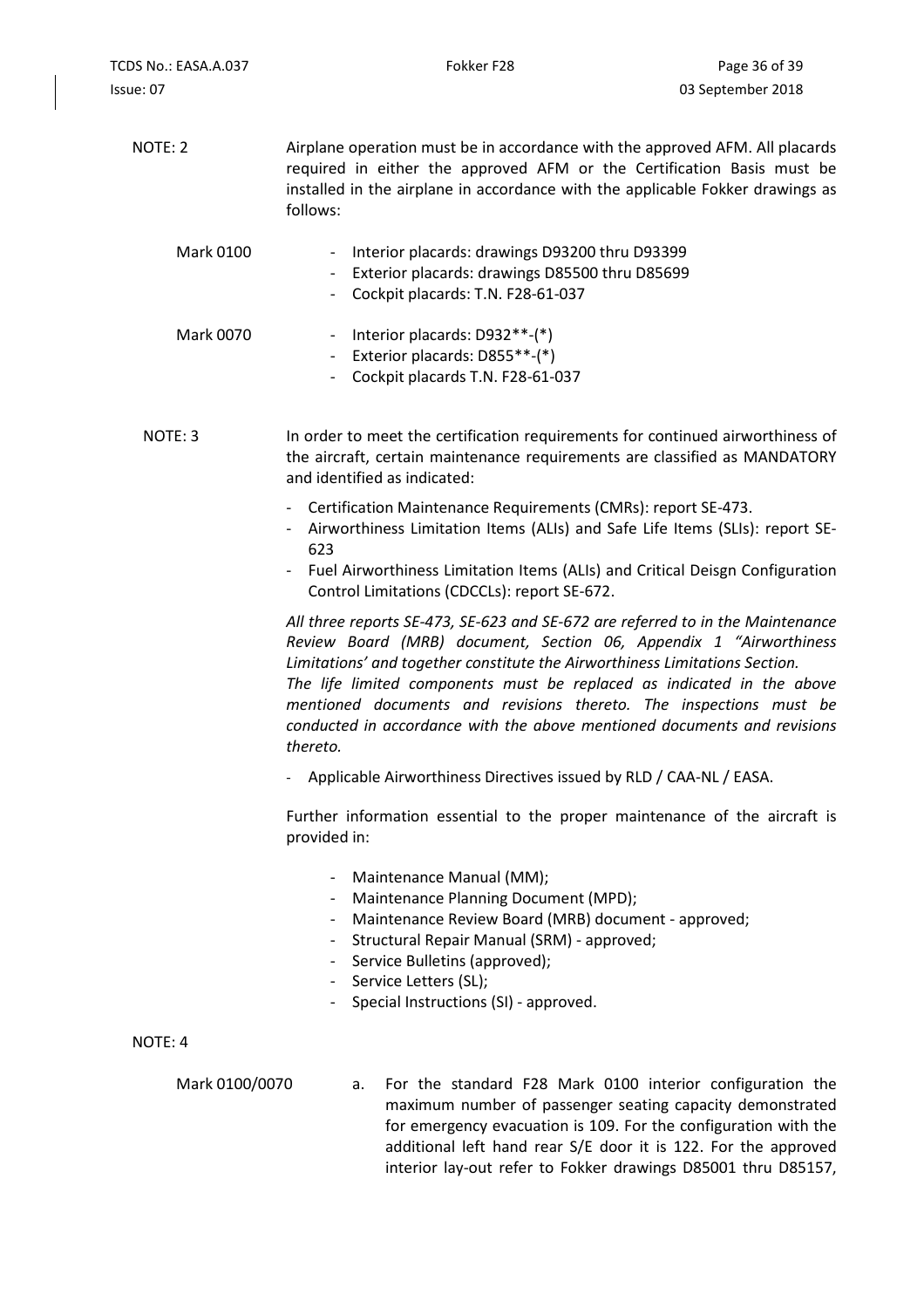W85031, W85032 and W98251 as applicable for each aircraft when delivered.

- Mark 0070 b. For the F28 Mark 0070 the maximum number of passenger seating capacity demonstrated for emergency evacuation is 85. For the approved interior lay-out refer to Fokker drawings D85060 thru D85157 as applicable for each aircraft when delivered.
	- c. (Reserved)
- Mark 0100 d. For a maximum passenger seating configuration of 100 passengers, compliance with the evacuation requirements of JAR 25.803 has been demonstrated with two cabin attendants. For a maximum passenger seating configuration of 109 or 122 passengers (see Note 4a. above), compliance with the evacuation requirements of JAR 25.803 has been demonstrated with three cabin attendants.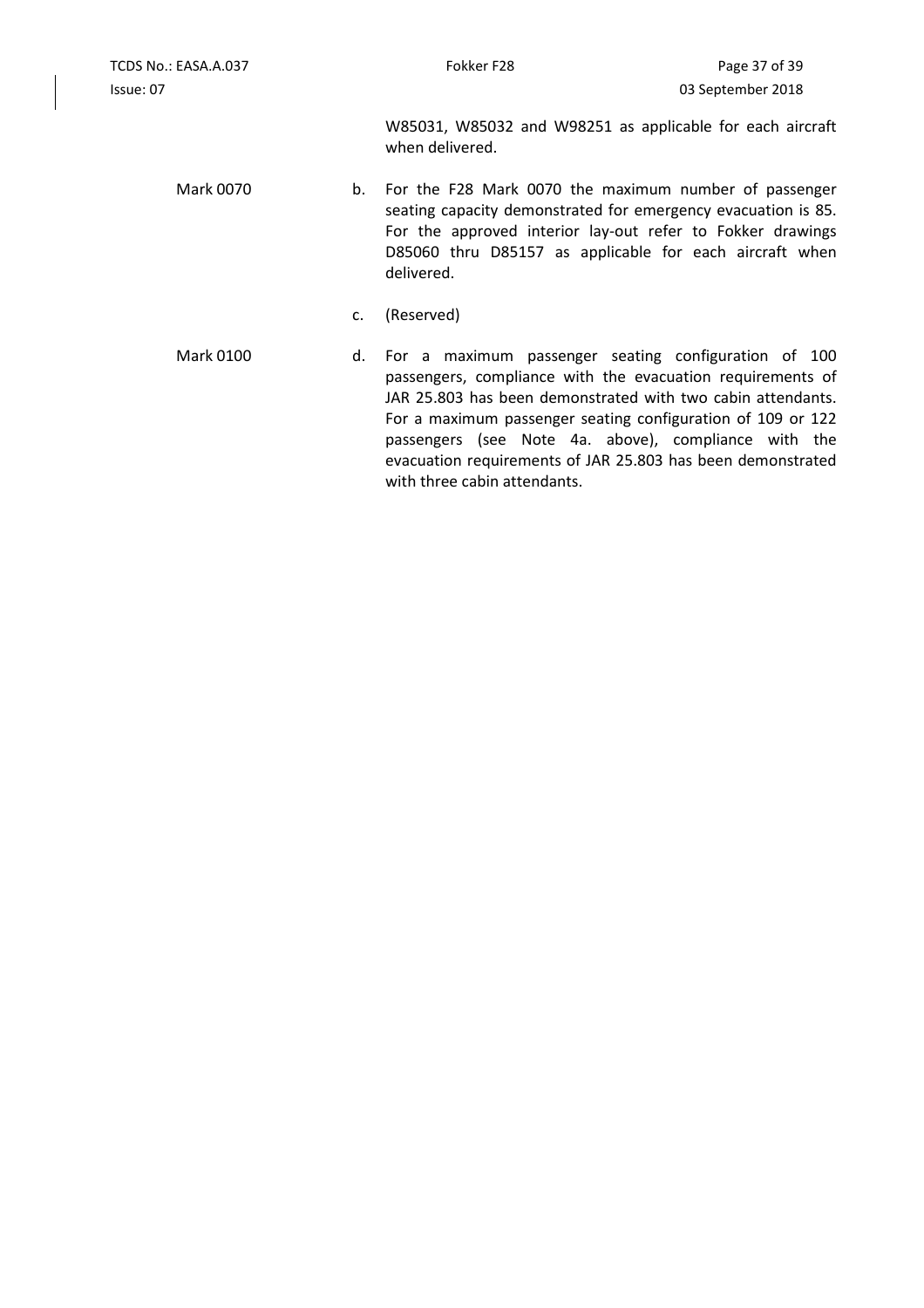## **SECTION 4: ADMINISTRATIVE**

## **I. Acronyms and Abbreviations**

| AC           | <b>Advisory Circular</b>                                |  |  |
|--------------|---------------------------------------------------------|--|--|
| <b>AFM</b>   | Airplane Flight Manual                                  |  |  |
| ALI          | Airworthiness Limitation Item                           |  |  |
| APU          | <b>Auxiliary Power Unit</b>                             |  |  |
| AWO          | All Weather Operations                                  |  |  |
| <b>CDCCL</b> | <b>Critical Design Configuration Control Limitation</b> |  |  |
| CG           | Center of Gravity                                       |  |  |
| <b>CMR</b>   | <b>Certification Maintenance Requirement</b>            |  |  |
| <b>CRI</b>   | <b>Certification Review Item</b>                        |  |  |
| EASA         | <b>European Aviation Safety Agency</b>                  |  |  |
| EWIS         | Electrical Wiring Interconnection System                |  |  |
| FAA          | <b>Federal Aviation Administration</b>                  |  |  |
| <b>FAR</b>   | <b>Federal Aviation Regulation</b>                      |  |  |
| <b>ICA</b>   | Instruction for Continuous Airworthiness                |  |  |
| <b>ICAO</b>  | International Civil Aviation Organization               |  |  |
| <b>JAA</b>   | <b>Joint Aviation Authorities</b>                       |  |  |
| <b>JAR</b>   | Joint Aviation Requirements                             |  |  |
| <b>MCPSC</b> | Maximum Certified Passenger Seating Capacity            |  |  |
| <b>MLG</b>   | Main Landing Gear                                       |  |  |
| <b>MLW</b>   | Maximum Landing Weight                                  |  |  |
| <b>MM</b>    | <b>Maintenance Manual</b>                               |  |  |
| <b>MPD</b>   | Maintenance Planning Document                           |  |  |
| <b>MRB</b>   | Maintenance Review Board                                |  |  |
| <b>MTOW</b>  | Maximum Take-Off Weight                                 |  |  |
| <b>NPA</b>   | Notice for Proposed Amendment                           |  |  |
| <b>PSE</b>   | <b>Principal Structural Element</b>                     |  |  |
| SB           | Service Bulletin                                        |  |  |
| <b>SI</b>    | Special Instruction                                     |  |  |
| <b>SL</b>    | Service Letter                                          |  |  |
| <b>SRM</b>   | <b>Structural Repair Manual</b>                         |  |  |
| <b>TCDS</b>  | Type Certificate Data Sheet                             |  |  |

## **II. Type Certificate Holder Record**

Fokker Services B.V. Hoeksteen 40 2132 MS Hoofddorp The Netherlands